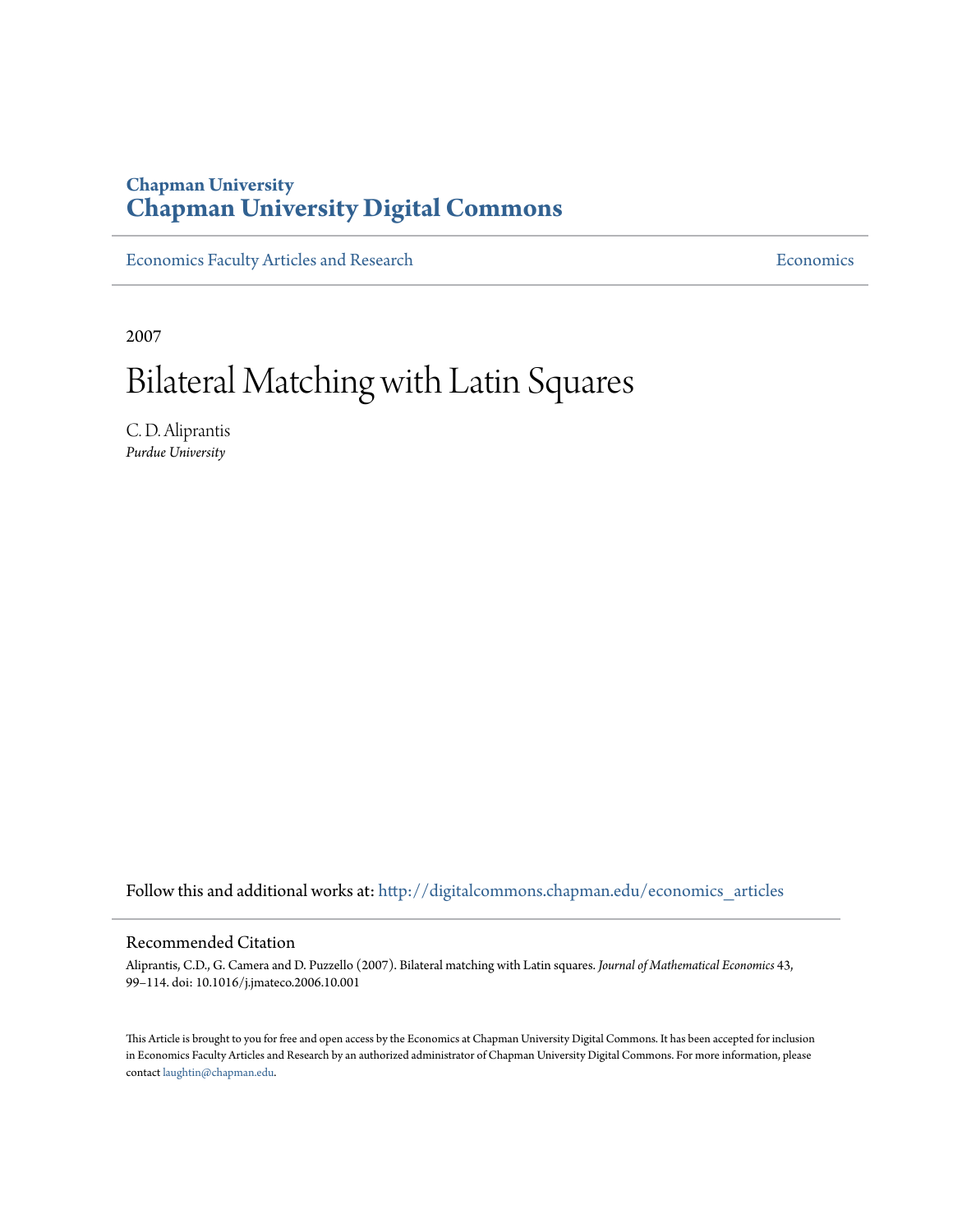## Bilateral Matching with Latin Squares

## **Comments**

NOTICE: this is the author's version of a work that was accepted for publication in Journal of Mathematical Economics. Changes resulting from the publishing process, such as peer review, editing, corrections, structural formatting, and other quality control mechanisms may not be reflected in this document. Changes may have been made to this work since it was submitted for publication. A definitive version was subsequently published in *Journal of Mathematical Economics*, volume 43 (2007). [DOI: 10.1016/j.jmateco.2006.10.001](http://dx.doi.org/10.1016/j.jmateco.2006.10.001)

The Creative Commons license below applies only to this version of the article.

### **Creative Commons License**  $\bigcirc$   $\circ$

This work is licensed under a [Creative Commons Attribution-Noncommercial-No Derivative Works 4.0](http://creativecommons.org/licenses/by-nc-nd/4.0/) [License.](http://creativecommons.org/licenses/by-nc-nd/4.0/)

**Copyright** Elsevier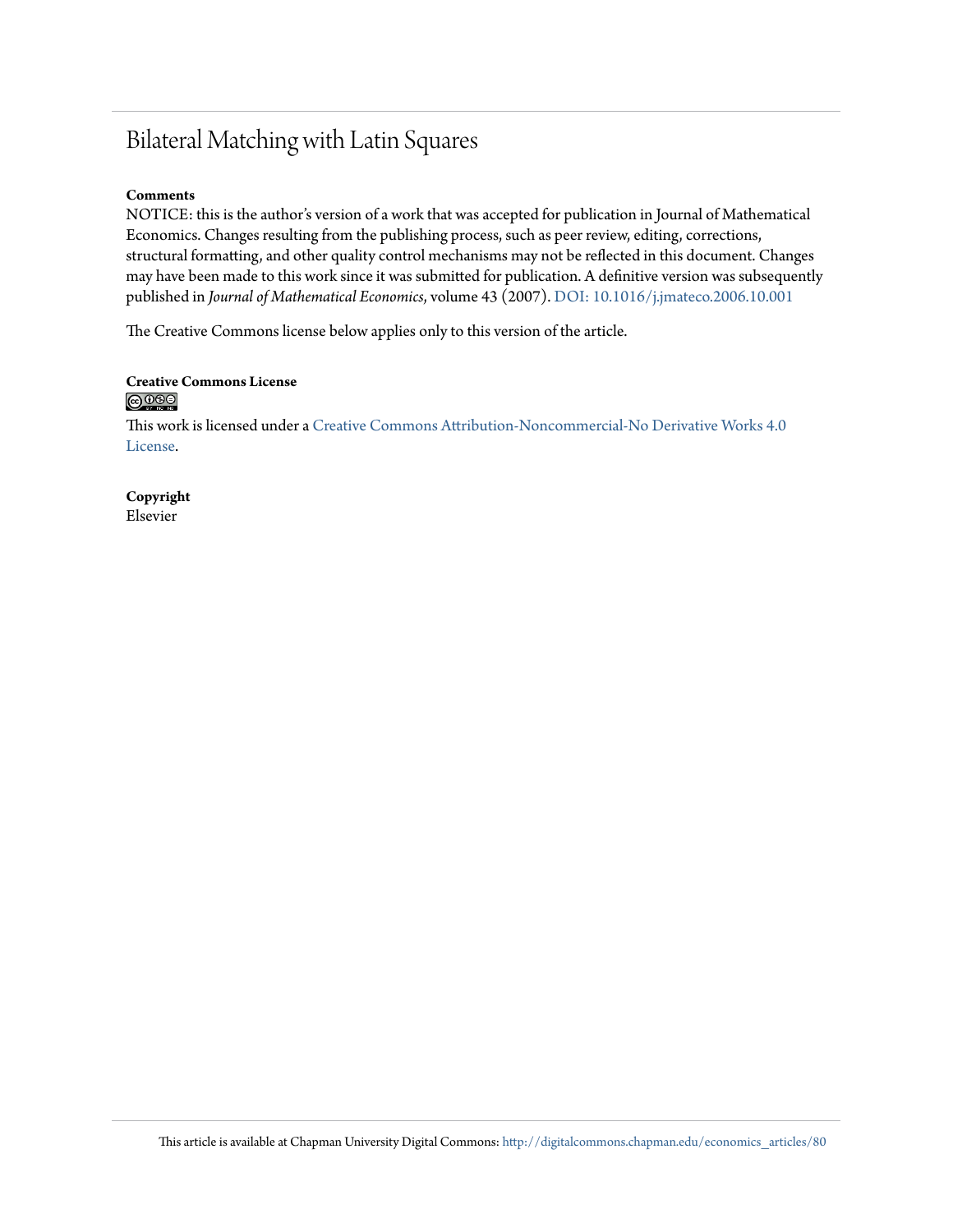## Bilateral Matching with Latin Squares<sup>\*</sup>

## C. D. Aliprantis<sup>a,\*</sup>, G. Camera<sup>a</sup>, and D. Puzzello<sup>b</sup>

<sup>a</sup>Department of Economics, Purdue University, West Lafayette, IN 47907–2056, USA

<sup>b</sup> Departments of Economics and Mathematics, University of Kentucky, Lexington, KY 40506-0034, USA

ABSTRACT: We develop a general procedure to construct pairwise meeting processes characterized by two features. First, in each period the process maximizes the number of matches in the population. Second, over time agents meet everybody else exactly once. We call this type of meetings "absolute strangers." Our methodological contribution to economics is to offer a simple procedure to construct a type of decentralized trading environments usually employed in both theoretical and experimental economics. In particular, we demonstrate how to make use of the mathematics of Latin Squares to enrich the modeling of matching economies.

Keywords and Phrases: Latin squares, Matching models, Spatial interactions

JEL Classification Numbers: C00, C78, D83, E00

#### 1. INTRODUCTION

This paper offers a simple procedure that can be used to construct sequences of pairwise meetings among players drawn from a finite population. The meeting process that we are interested in studying has two properties. First, the sequence of meetings is exogenous and it is such that players meet everybody else exactly once. Second, in each period the process maximizes the number of matches in the population.

Pairwise meeting processes of this type are often used in economics to make explicit a notion of trade frictions. For example, they are used in macroeconomics to model obstacles to the exchange process, as in the random matching model in [6], in monetary economics to introduce obstacles to credit transactions, as in the deterministic pairwise matching model in [10] or the random matching model in [7], and in experimental economics to introduce informational isolation, as in [4]. Indeed, we will borrow terminology from experimental

<sup>F</sup>This research is supported in part by the NSF grants SES-0128039 and DMS-0437210. <sup>∗</sup>Corresponding author.

E-mail addresses: aliprantis@mgmt.purdue.edu (C. D. Aliprantis), gcamera@mgmt.purdue.edu (G. Camera), Daniela.Puzzello@uky.edu (D. Puzzello).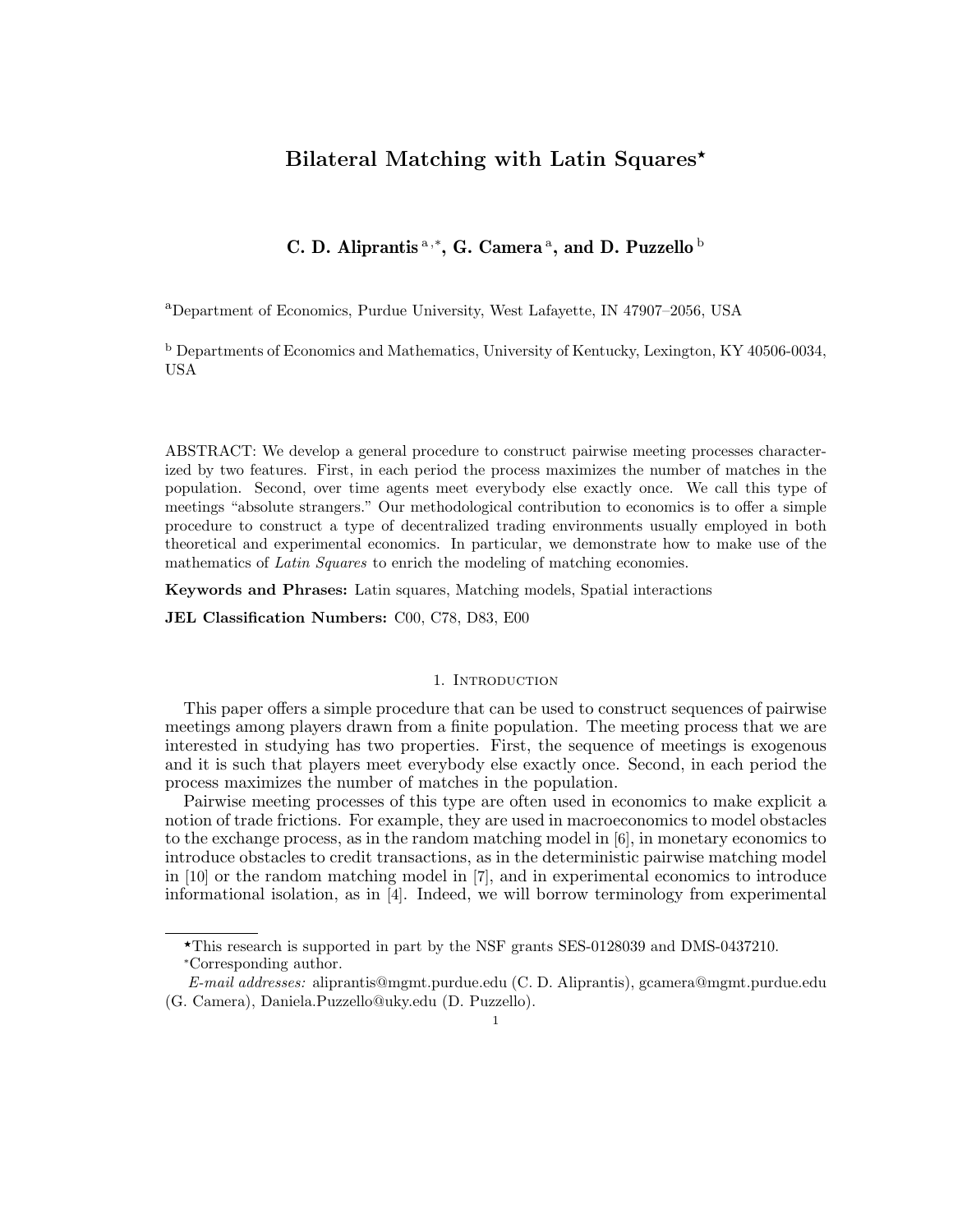economics (see [2] and [8]) and refer to agents matched in the manner described above as being 'absolute strangers.'

To develop a procedure to create the desired sequence of matches, we use a special class of permutations called involutions, and we exploit some results from the mathematics of Latin squares. In a nutshell, the reason for working with these mathematical objects is the following. A matching process is a way to repeatedly partition a population X into disjoint sets of agents (for a formalization see [1]). Therefore, since the meetings we consider are bilateral, a matching process can be viewed as a sequence of involutions from X to X. Indeed, an involution is simply a permutation such that the function composed with itself is the identity function. It turns out that constructing the desired type of bilateral matching process can be conveniently done by arraying involutions by means of Latin squares. A Latin square is an  $n \times n$  matrix filled with n different symbols arranged in such a way that each symbol appears exactly once in every row and column.<sup>1</sup> We will interpret symbols as agents and then we will offer a procedure to match 'absolute strangers' by demonstrating how to construct Latin squares such that all rows, but the initial, are involutions of the first row.

To do so we take several steps. First, we explain how to create absolute strangers meetings among agents who belong to two different but equally sized groups. Subsequently, we study how to create matches of this type when agents belong to an odd-sized group, ensuring that everyone remains unmatched exactly once. Finally, we exploit the two earlier steps to demonstrate how to obtain absolute strangers pairings on any finite population. In particular, we prove that, given a population of size  $n$ , we can create exactly  $n-1$  matching rounds among absolute strangers. Besides offering a new method of constructing and formalizing pairwise matching economies, our procedure has practical applications in the design of experimental matching economies. Indeed, our construction scheme is simple, because it can be accomplished quickly with pencil and paper, and so it allows to devise a desired pairing scheme without having to use specialized software.

The paper is organized as follows. Section 2 introduces the mathematical background. Section 3 discusses the interpretation of Latin squares as absolute strangers bilateral matching processes. Section 4 and Section 5 show the existence and the construction of pairwise matches of the type desired. Section 6 provides a practical example that might be of interest in experimental economics. Section 7 concludes with some final remarks.

#### 2. Mathematical Background: Latin Squares

We discuss here the basic mathematical concepts that are needed to formalize our notion of pairwise matching. The most important one is that of a Latin square.

**Definition 2.1.** Given n distinct symbols, a **Latin square** is an  $n \times n$  matrix with entries from the given symbols arranged in such a way that every symbol appears exactly once in each row and in each column.

Given the sets of symbols  $\{1, 2, 3, 4\}$  and  $\{\star, \Psi, \spadesuit, \clubsuit\}$ , the matrices

<sup>&</sup>lt;sup>1</sup>When Leonhard Euler started to study Latin squares in 1782, he used Latin characters as symbols; and hence the origin of the name. Latin squares have been used especially to design agricultural experiments and to construct tournaments; see [9].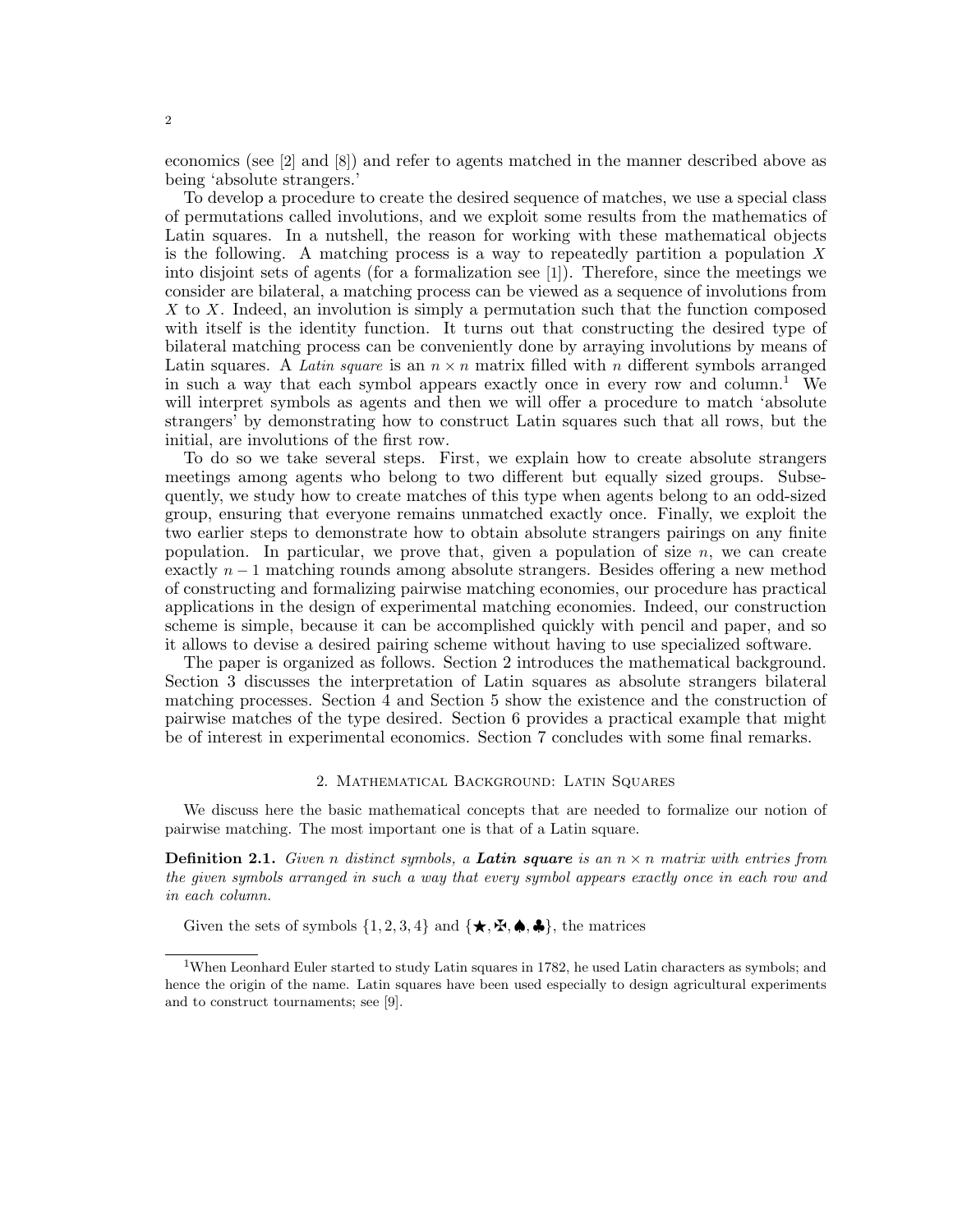|         |  | $1 \t2 \t3 \t4$                  |  |  |  |
|---------|--|----------------------------------|--|--|--|
| 2 3 4 1 |  |                                  |  |  |  |
|         |  | $3 \t4 \t1 \t2$                  |  |  |  |
|         |  | $4 \quad 1 \quad 2 \quad 3 \mid$ |  |  |  |

are two examples of Latin squares. Of course, for a given set of n symbols we generally have many different Latin squares. Indeed, the number of distinct Latin squares grows so rapidly with  $n$  that, although Latin squares have been studied extensively in mathematics (see, for instance [5, 9]), the number of distinct Latin squares has been calculated only for up to  $n = 10$ .

Our purpose here is to identify three basic types of Latin squares that will be the building blocks for our matching processes. Given a population set  $X = \{1, \ldots, n\}$  with n agents, in what follows we introduce three Latin square constructions each of which generates a specific  $n \times n$  matrix.

#### Latin Square Construction  $#1$

This Latin square is denoted  $L^-$  and its first row is the vector  $(1, 2, \ldots, n)$ . The other rows of  $L<sup>-</sup>$  are generated recursively by shifting by one position to the right the previous row in a cyclical manner. Thus, the second row is obtained by shifting by one position to the right the first row, i.e., the second row is the vector  $(2, 3, \ldots, n, 1)$  and the third row is the vector  $(3, 4, \ldots, n, 1, 2)$ , etc. Specifically,  $L^-$  is the following  $n \times n$  Latin square:

|   |             |  | 1 2 $\cdots$ $n-2$ $n-1$ $n$                                                            |          |                                      |
|---|-------------|--|-----------------------------------------------------------------------------------------|----------|--------------------------------------|
|   |             |  | $3 \cdots n-1 \qquad n$                                                                 |          |                                      |
|   |             |  | $\frac{1}{4}$ $n$                                                                       | $\sim$ 1 |                                      |
| L |             |  | $\mathcal{L}(\mathcal{H}_\mathbf{a}) = \frac{1}{2} \mathcal{L}(\mathcal{H}_\mathbf{a})$ |          |                                      |
|   |             |  |                                                                                         |          | $n-1$ $n$ $\cdots$ $n-4$ $n-3$ $n-2$ |
|   | $\mathbb n$ |  |                                                                                         |          | $1 \cdots n-3 \quad n-2 \quad n-1$   |

If we use the standard notation  $L^- = [a_{ij}]$  to denote this Latin square, then it is easy to see that its entries  $a_{ij}$  are given by the formula

$$
a_{ij} = i + j - 1 - n\chi_{Y}(i + j - 1)
$$
  
= 
$$
\begin{cases} j & \text{if } i = 1 \text{ and } 1 \le j \le n \\ i + j - 1 & \text{if } i \ge 2 \text{ and } 1 \le j \le n - i + 1 \\ j - (n - i) - 1 & \text{if } i \ge 2 \text{ and } n - i + 2 \le j \le n, \end{cases}
$$

where  $\chi_Y : \mathbb{N} \to \{0, 1\}$  is the characteristic function of the set

$$
Y = \{n+1, n+2, ...\},
$$

defined as usual by  $\chi_Y(k) = 1$  if  $k \in Y$  and  $\chi_Y(k) = 0$  if  $k \notin Y$ .

For instance, when  $n = 4$  this construction yields the Latin square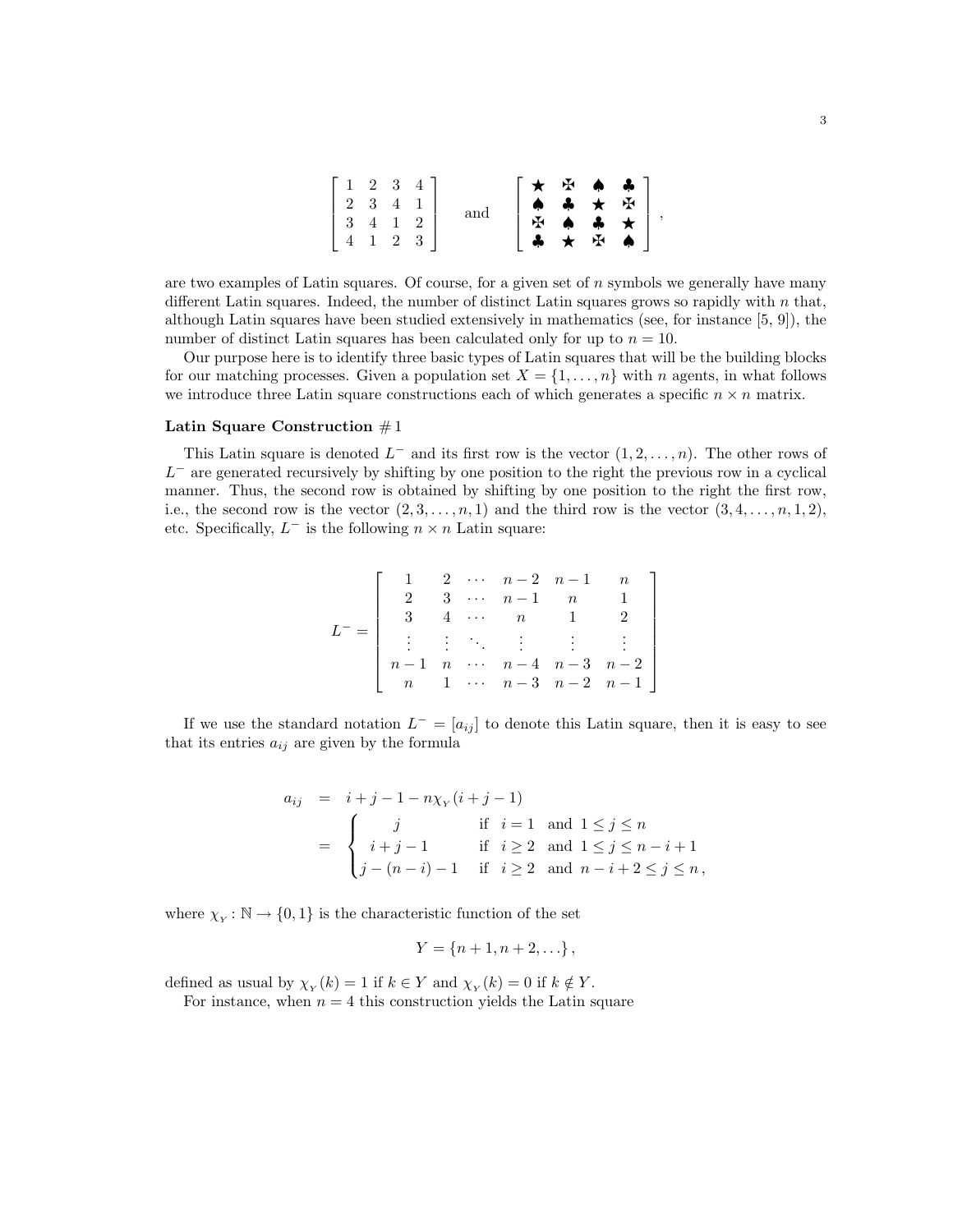$$
L^{-} = \left[ \begin{array}{rrrr} 1 & 2 & 3 & 4 \\ 2 & 3 & 4 & 1 \\ 3 & 4 & 1 & 2 \\ 4 & 1 & 2 & 3 \end{array} \right] .
$$

#### Latin Square Construction  $#2$

We denote this Latin square by  $L^+ = [a_{ij}]$ . It has first row the vector  $(1, 2, \ldots, n)$  and its construction is done recursively exactly as in the Latin square of Construction  $#1$  with the only difference that this time we shift to the left. This means that the second row of  $L^+$  is obtained by shifting by one position to the left the first row in a cyclical manner, i.e., the second row is  $(n, 1, \ldots, n-2, n-1)$ , and the third row is the vector  $(n-1, n, 1, \ldots, n-2)$ , etc. The complete Latin square  $L^+$  is the following:

$$
L^{+} = \left[\begin{array}{ccccc} 1 & 2 & \cdots & n-2 & n-1 & n \\ n & 1 & \cdots & n-3 & n-2 & n-1 \\ n-1 & n & \cdots & n-4 & n-3 & n-2 \\ \vdots & \vdots & \ddots & \vdots & \vdots & \vdots \\ 3 & 4 & \cdots & n & 1 & 2 \\ 2 & 3 & \cdots & n-1 & n & 1 \end{array}\right]
$$

An easy verification shows that the entries  $a_{ij}$  of  $L^+$  are given by the formula

$$
a_{ij} = n + 1 + j - i - n\chi_{Y}(n + 1 + j - i)
$$
  
= 
$$
\begin{cases} j & \text{if } i = 1 \text{ and } 1 \le j \le n \\ (n - i) + j + 1 & \text{if } i \ge 2 \text{ and } 1 \le j \le i - 1 \\ j - i + 1 & \text{if } i \ge 2 \text{ and } i \le j \le n. \end{cases}
$$

When  $n = 4$  we have:

$$
L^{+} = \left[ \begin{array}{rrrr} 1 & 2 & 3 & 4 \\ 4 & 1 & 2 & 3 \\ 3 & 4 & 1 & 2 \\ 2 & 3 & 4 & 1 \end{array} \right]
$$

#### Latin Square Construction  $#3$

This is the Latin square  $L = [a_{ij}]$  when the first row is the vector  $(n, n-1, \ldots, 1)$  and the other rows of L are constructed by following the recursive procedure of the Construction  $#1$ . That is, the second row is obtained by shifting by one position to the right the first row, i.e., the second row is  $(n-1, n-2, \ldots, 1, n)$ . Repeating this shifting process  $n-1$  times recursively we obtain the following  $n \times n$  Latin square: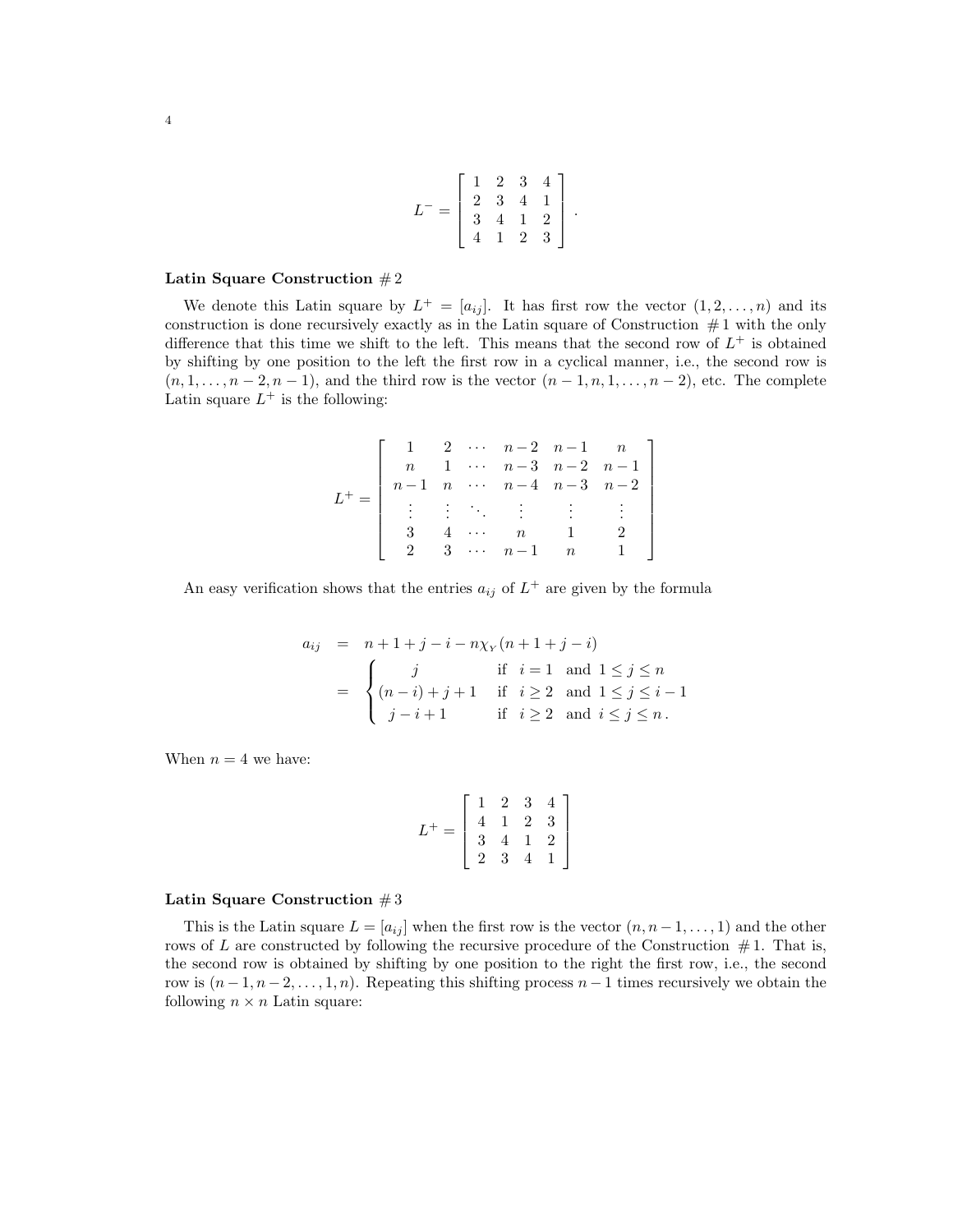$$
L = \begin{bmatrix} n & n-1 & \cdots & 2 & 1 \\ n-1 & n-2 & \cdots & 1 & n \\ \vdots & \vdots & \ddots & \vdots & \vdots \\ n-i+1 & n-i & \cdots & n-i+3 & n-i+2 \\ \vdots & \vdots & \ddots & \vdots & \vdots \\ 2 & 1 & \cdots & 4 & 3 \\ 1 & n & \cdots & 3 & 2 \end{bmatrix}
$$

As before, an easy verification shows that the entries  $a_{ij}$  of  $L^+$  are given by the formula

$$
a_{ij} = n + 1 - (i + j - 1) + n\chi_{Y}(i + j - 1)
$$
  
= 
$$
\begin{cases} n + 1 - j & \text{if } i = 1 \text{ and } 1 \leq j \leq n \\ n + 2 - i - j & \text{if } i \geq 2 \text{ and } 1 \leq j \leq n - i + 1 \\ 2n - i + 2 - j & \text{if } i \geq 2 \text{ and } n - i + 2 \leq j \leq n. \end{cases}
$$

When  $n = 4$  the Latin square L is the following:

$$
L = \left[ \begin{array}{cccc} 4 & 3 & 2 & 1 \\ 3 & 2 & 1 & 4 \\ 2 & 1 & 4 & 3 \\ 1 & 4 & 3 & 2 \end{array} \right]
$$

#### 3. Matching Matrices and Latin Squares

The three types of Latin squares that we have presented above are useful to model the desired type of bilateral matchings among agents in a finite population. A bilateral matching on a population X is simply a function  $\phi: X \to X$  satisfying  $\phi^2(x) = x$  for all  $x \in X$ , that is  $\phi$  is a special type of permutation called an involution.<sup>2</sup> We interpret agent  $\phi(x)$  to be the partner of agent  $x$  and so a sequence of meetings (or bilateral matchings) is simply a sequence of bilateral matchings. Of course, every bilateral matching  $\phi$  automatically provides a partition of the population X into pairs—this is the partition  $({x, \phi(x)})_{x \in X}$ .

In this section we are interested in a particular type of matching process. Specifically, we wish to match everyone in the population to someone else, whenever this is feasible, but we also want to ensure that agents meet everybody else in the population exactly once. These requirements immediately imply that, if we have a population of  $n$  agents, the desired matching process cannot last more than  $n-1$  periods, since each agent can be matched at most to  $n-1$  different individuals. To formalize such a matching process, we need to introduce a special type of matrix.

**Definition 3.1.** Let  $X = \{1, ..., n\}$  be a population. An  $m \times n$  matrix  $M = [\pi_{ij}]$  with entries from the population is called a **matching matrix** if:

(1) Its first row is the vector  $(1, 2, \ldots, n)$ .

1  $\overline{1}$  $\overline{1}$  $\perp$  $\overline{1}$  $\overline{1}$  $\overline{1}$  $\overline{1}$  $\overline{1}$  $\overline{1}$  $\overline{1}$  $\overline{1}$ 

 ${}^{2}$ For further details see [1].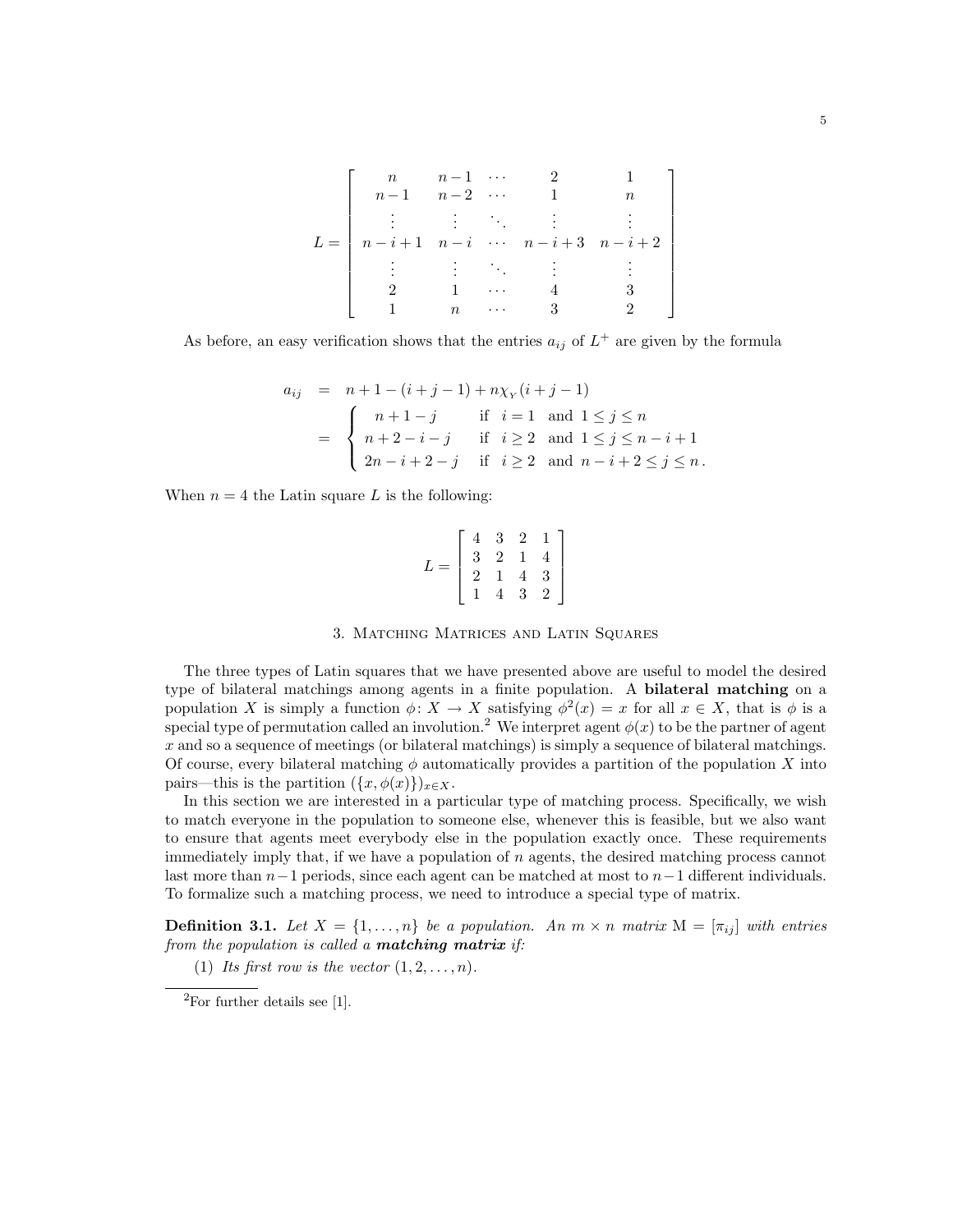- (2) Each other row is an involution of the first row.
- (3) If n is even every column has distinct entries.
- (4) If n is odd, then in each column j the agent j appears at most twice and the remaining entries in the column are all distinct (and hence they are precisely the agents  $X \setminus \{i\}$ ).

An  $m \times n$  matching matrix M is called **maximal** if:

- (a) When *n* is even M has *n* rows, i.e.,  $m = n$ .
- (b) When *n* is odd M has  $n + 1$  rows, i.e.,  $m = n + 1$ <sup>3</sup>

Given a population  $X = \{1, \ldots, n\}$  we will see that several distinct maximal matching matrices can be constructed. For a population  $X$  of size  $n$  we denote an arbitrary maximal matching matrix by  $\mathcal{M}_n(X)$ , omitting the argument X when it is understood. To emphasize the link between maximal matching matrices and meeting processes, we introduce the following terminology.

#### **Definition 3.2.** An absolute strangers matching process for a population is a maximal matching matrix.

To see why a maximal matching matrix represents a sequence of partitions of the population into the type of pairwise matches that we desire, consider populations with  $n = 3$  and  $n = 4$ . Two corresponding maximal matching matrices are:

|                                                                                                                                          |  |  | and $\mathcal{M}_4 = \left[ \begin{array}{cccc} 1 & 2 & 3 & 4 \\ 2 & 1 & 4 & 3 \\ 4 & 3 & 2 & 1 \\ 3 & 4 & 1 & 2 \end{array} \right]$ |  |  |  |
|------------------------------------------------------------------------------------------------------------------------------------------|--|--|---------------------------------------------------------------------------------------------------------------------------------------|--|--|--|
|                                                                                                                                          |  |  |                                                                                                                                       |  |  |  |
| $\mathcal{M}_3 = \left[ \begin{array}{ccc} \textbf{1} & \textbf{2} & \textbf{3} \ 3 & 2 & 1 \ 2 & 1 & 3 \ 1 & 3 & 2 \end{array} \right]$ |  |  |                                                                                                                                       |  |  |  |

The first row simply lists all agents of the population X, which we order from  $1, 2, \ldots, n$ . Clearly, each subsequent row defines a partition of the population into pairs, in some period. To see how this is done, let  $t = 1, \ldots, n - 1$  denote a matching period, and  $t = 0$  denote an initial stage where no one is matched. So, each row i pinpoints a distinct matching period  $t = i - 1$ . The partition in period t is thus identified by associating to each element in column  $j$  of the first row, the element present in the same column of row  $t + 1$ . That is, we read the matches vertically.

For instance, the matching matrix  $\mathcal{M}_4$  above describes the following sequence of three pairwise meetings on the population  $X = \{1, 2, 3, 4\}$ :

|              | $\mathbf{1}$   |                | 2 3            | 4              |
|--------------|----------------|----------------|----------------|----------------|
|              | $\overline{2}$ | $\mathbf{1}$   | $\overline{4}$ | 3              |
| $\mathbf{2}$ | $\sqrt{3}$     | $\overline{4}$ | $\mathbf{1}$   | $\overline{2}$ |
| 3            | $\overline{4}$ | $\overline{3}$ | 2              |                |

Consider the second row, i.e., period  $t = 1$ . Agent 1 is matched to agent 2, and column two confirms that agent 2 is matched to agent 1. The other two columns tell us that agent 3 is matched to agent 4 in period  $t = 1$ . Subsequent periods are interpreted similarly.

<sup>&</sup>lt;sup>3</sup>In each column j the agent j appears exactly twice and the remaining  $m-2$  entries are all distinct.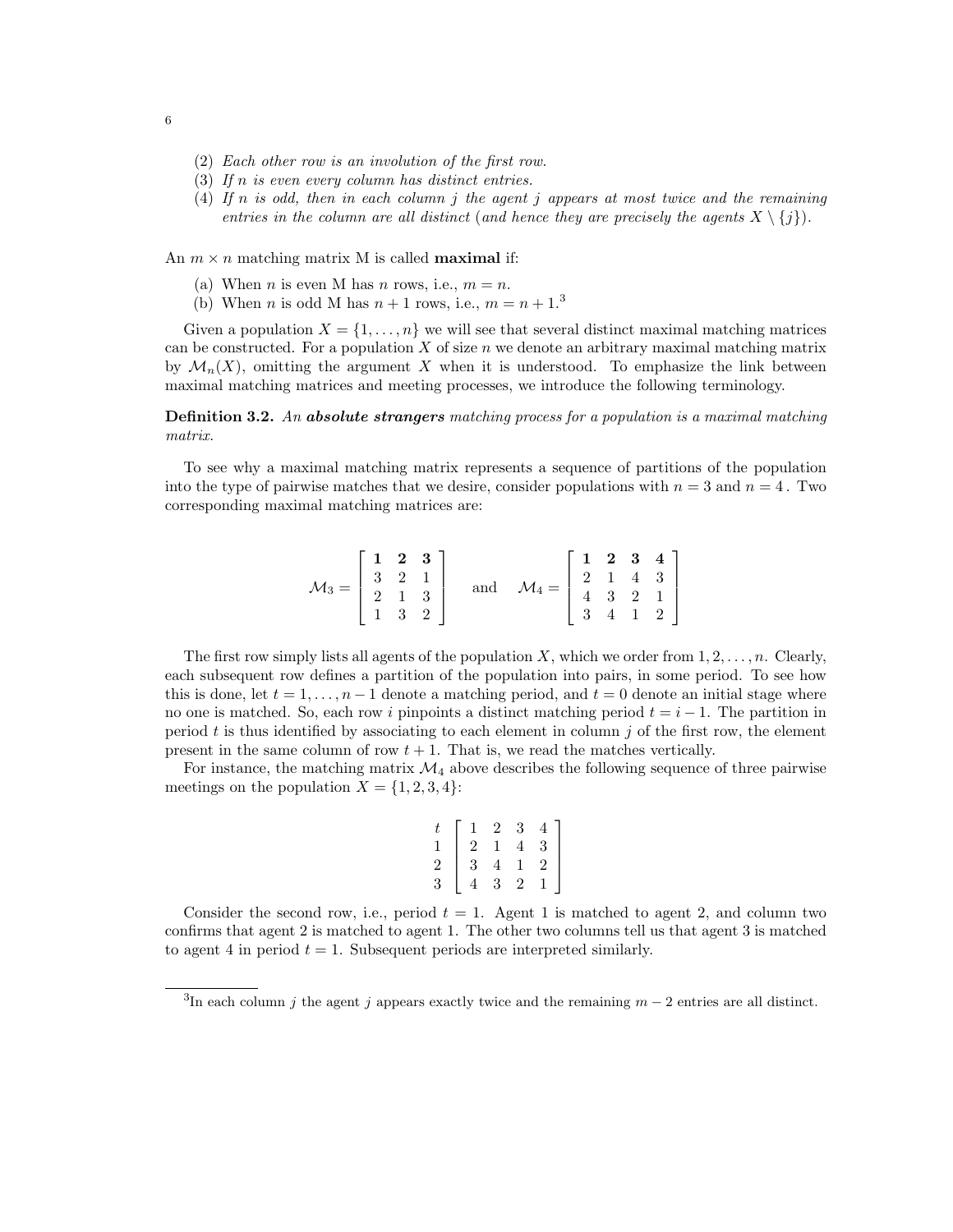The (maximal) matching matrix  $\mathcal{M}_n$  conveniently describes pairwise encounters among n agents such that no one meets the same partner again, which is a feature of several matching frameworks in economics.<sup>4</sup>

It is important to recognize that for n even any matrix  $\mathcal{M}_n$  is a Latin square that satisfies the additional restriction that every row is an involution of the first. This is a special case, since not all Latin squares possess this property. For instance, in the Latin square below

$$
\left[\begin{array}{cccc}1&2&3&4\\2&3&4&1\\3&4&1&2\\4&1&2&3\end{array}\right]
$$

,

while each number appears exactly once in each column and each row, the Latin square does not represent a matching for the population  $X = \{1, 2, 3, 4\}$ . Notice that the second row is not an involution of the first since in period  $t = 1$  agent 1 appears to be matched to agent 2 (first column) but agent 2 is matched to agent 3 (second column).

Clearly, for n odd a maximal matching matrix is not a Latin square because  $m = n + 1$ , so it is not a square matrix. However, notice that every element  $j$  appears in the first row of column  $j$ , and exactly once more below, in that same column. This implies that if  $n$  is odd, then by eliminating the first row from the matrix  $\mathcal{M}_n$  we obtain a Latin square, something that will come in handy to construct matchings on any population.

For example, when  $n = 3$ , we can see that the matrix to the right below, obtained by eliminating the first row from  $\mathcal{M}_3$  is a Latin square.

$$
\mathcal{M}_3 = \left[ \begin{array}{rrr} \mathbf{1} & \mathbf{2} & \mathbf{3} \\ 3 & 2 & 1 \\ 2 & 1 & 3 \\ 1 & 3 & 2 \end{array} \right] \qquad \qquad \left[ \begin{array}{rrr} 3 & 2 & 1 \\ 2 & 1 & 3 \\ 1 & 3 & 2 \end{array} \right]
$$

#### 4. Maximal Matching Matrices

In this section we show existence of maximal matching matrices for any finite population. We start by pairing agents across two groups of equal size. Suppose we have a population composed of two groups, denoted A and B, of n individuals each. For practical purposes, we interpret each group as being composed by a homogenous type of agents, such as buyers or sellers. Our objective is to pair exactly once each agent from  $A$  to someone from  $B$ , so that everyone in a group is always matched to someone else in the other group. That is, we want to pair agents across groups in an absolute strangers fashion.

It is immediate that this matching protocol can generate at most  $n$  periods of matching since each agent can meet at most n agents from the other group. The key questions are whether we

<sup>4</sup>For instance, it reflects the meeting restrictions assumed in the pairwise random matching model of Kiyotaki and Wright [7], the spatial separation requisite described in the multilateral matching model in [3], the 'anonymity' requisites studied in [1], and the informational isolation in the experimental study in [4]. Indeed, the name we use to describe the meeting process reflects a description of a matching protocol found in a popular experimental software platform [8], which further restricts the interactions possible under the 'strangers' matching protocol (see [2]).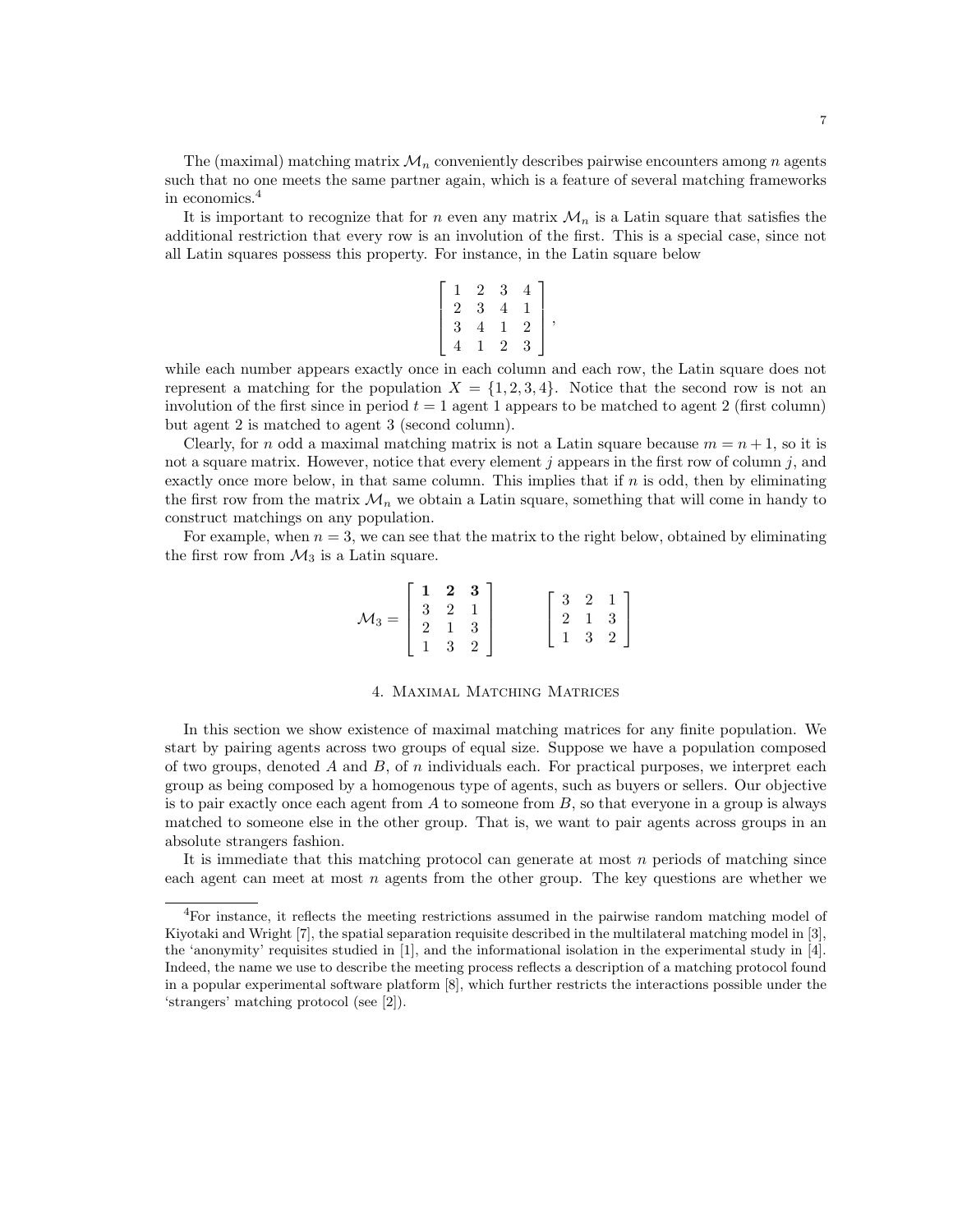can sustain n matching periods and, if we can, if there is a systematic way<sup>5</sup> to match agents as absolute strangers.

The following result achieves two goals. On one hand, it establishes that we can pair agents as absolute strangers at most  $n$  times. And on the other hand, it offers a basic procedure for constructing the desired matching protocol on any population. Note that the notation  $X = A \sqcup B$ , means  $X = A \cup B$  and  $A \cap B = \emptyset$ , i.e., X is the disjoint union of A and B.

**Lemma 4.1.** Let  $A = \{1, ..., n\}$  and  $B = \{n+1, ..., 2n\}$ . Then the  $(n + 1) \times 2n$  matrix

$$
\mathbf{M}(A,B) = \left[ \begin{array}{ccccc} \mathbf{1} & \mathbf{2} & \cdots & \mathbf{n-1} & \mathbf{n} & \mathbf{n+1} & \mathbf{n+2} & \cdots & \mathbf{2n-1} & \mathbf{2n} \\ n+1 & n+2 & \cdots & 2n-1 & 2n & 1 & 2 & \cdots & n-1 & n \\ n+2 & n+3 & \cdots & 2n & n+1 & n & 1 & \cdots & n-2 & n-1 \\ \vdots & \vdots & \ddots & \vdots & \vdots & \vdots & \vdots & \ddots & \vdots & \vdots \\ 2n & n+1 & \cdots & 2n-2 & 2n-1 & 2 & 3 & \cdots & n & 1 \end{array} \right]
$$

is a matching matrix for the population  $X = A \sqcup B$  such that every agent in A is pairwise matched to every agent in B.

The proof of this lemma is straightforward. Start by noticing that the notation  $M(A, B)$  indicates that we are matching agents from set A to set B, without matching them within sets. Therefore, it is easy to see that the matrix  $M(A, B)$  is a desired matching matrix for the population  $X = A \sqcup B$ . Also, let  $L^{-}(B)$  be the  $n \times n$  Latin square with symbols from  $B = \{n+1, \ldots, 2n\}$  (constructed using procedure #1 in Section 2). Similarly,  $L^+(A)$  denotes the  $n \times n$  Latin square with symbols from  $A = \{1, \ldots, n\}$  (constructed using procedure #2 in Section 2). Then we can rewrite  $M(A, B)$ as follows

$$
\mathcal{M}(A, B) = \left[ \begin{array}{ccc} 1 & \cdots & n & n+1 & \cdots & 2n \\ L^-(B) & & L^+(A) & \end{array} \right]
$$

.

The reader should observe that a matching matrix obtained by the construction provided in Lemma 4.1 is not maximal, since it provides matches across the groups  $A$  and  $B$ , but not within each group. An example follows.

Let  $X = \{1, ..., 8\}$  with  $A = \{1, 2, 3, 4\}$  and  $B = \{5, 6, 7, 8\}$ . Then, it is easy to see that the procedure above gives the following  $5 \times 8$  matching matrix

| $M(A, B) =$                                                                                                                |  |  |  |  |  |
|----------------------------------------------------------------------------------------------------------------------------|--|--|--|--|--|
|                                                                                                                            |  |  |  |  |  |
| $=\left[\begin{array}{ccccc}1&2&3&4&5&6&7&8\\5&6&7&8&1&2&3&4\\6&7&8&5&4&1&2\\7&8&5&6&3&4&1\\8&5&6&7&2&3\end{array}\right]$ |  |  |  |  |  |

We are now ready to state and prove the main result of this paper.

Theorem 4.2. Every finite population admits a maximal matching matrix.

 ${}^{5}$ By a "systematic way" we mean, as usual, the development of an algorithm that can be executed by a computer.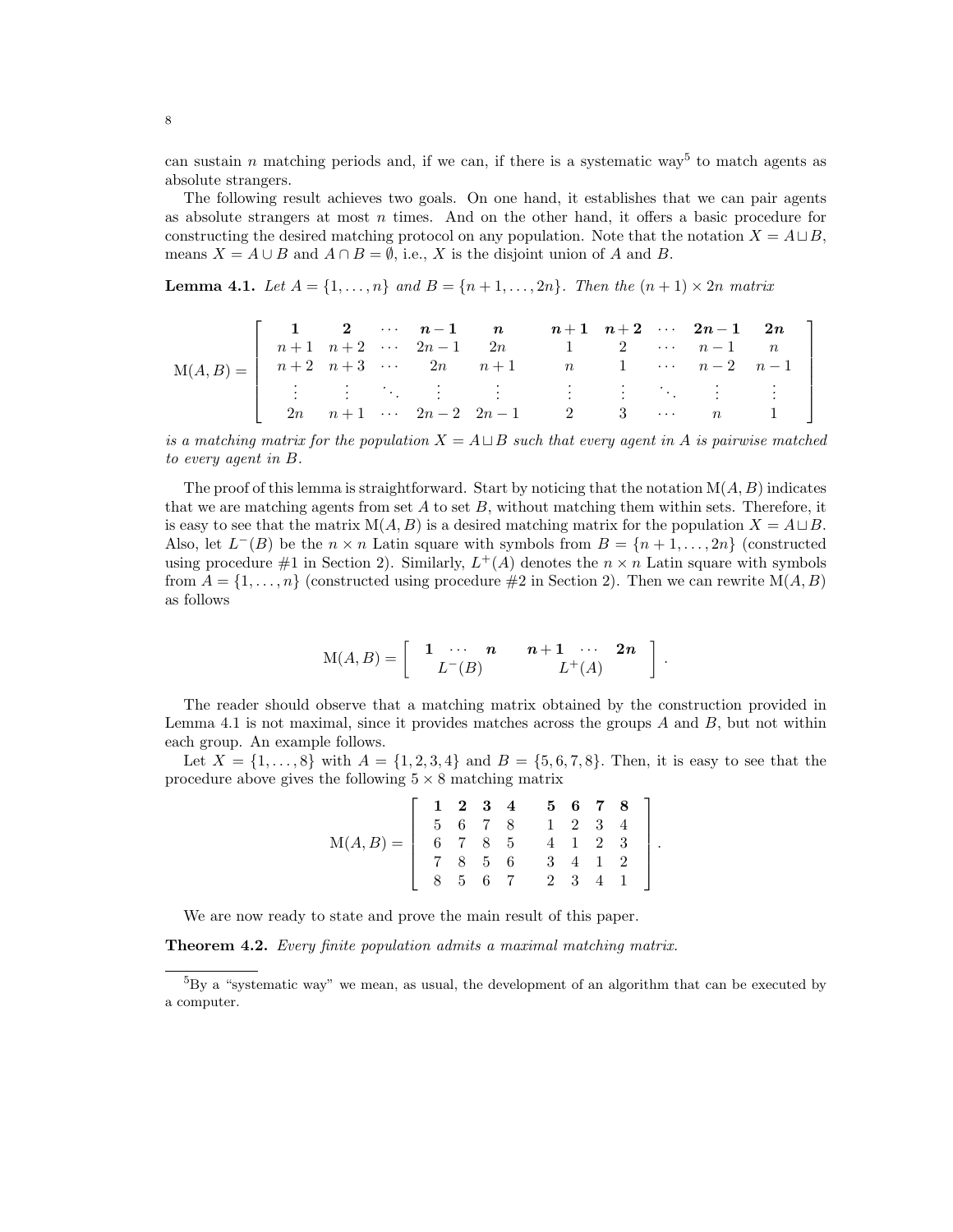Proof. The proof consists of two parts. In the first part we construct a maximal matching matrix for odd populations, while the second part shows existence of maximal matching matrices for any even population.

Let us start with a population  $X = \{1, \ldots, n\}$ , where n is odd. Recall that L is the Latin Square constructed using procedure #3 in Section 2. Now, notice that the  $(n + 1) \times n$  matrix

$$
\mathcal{M}_n = \begin{bmatrix} 1 & 2 & 3 & \cdots & n-2 & n-1 & n \\ n & n-1 & n-2 & \cdots & 3 & 2 & 1 \\ n-1 & n-2 & n-3 & \cdots & 2 & 1 & n \\ n-2 & n-3 & n-4 & \cdots & 1 & n & n-1 \\ \vdots & \vdots & \vdots & \ddots & \vdots & \vdots & \vdots \\ 2 & 1 & n & \cdots & 5 & 4 & 3 \\ 1 & n & n-1 & \cdots & 4 & 3 & 2 \end{bmatrix}
$$

$$
= \begin{bmatrix} 1 & \cdots & n \\ n & \cdots & n \end{bmatrix}
$$

is a maximal matching matrix for the population  $X$ .

In the second part let  $X = \{1, \ldots, 2n\}$ . Write  $2n = 2^k p$ , where p, k are natural numbers with p odd. We need to consider two cases.

Case 1:  $p = 1$ .

In this case we have  $2n = 2<sup>k</sup>$ . The existence of a maximal matching matrix will be established by induction on k. For  $k = 1$ , the  $2 \times 2$  matrix  $\mathcal{M}_2 = \begin{bmatrix} 1 & 2 \\ 2 & 1 \end{bmatrix}$  is a maximal matching matrix.

Now assume that a maximal matching matrix exists for a population  $2n = 2<sup>k</sup>$ , where  $k \ge 1$ . We need to show that a maximal matching matrix exists for  $2n = 2^{k+1}$ . To this end, let X =  $\{1, \ldots, 2^{k+1}\} = A \sqcup B$ , where  $A = \{1, \ldots, 2^k\}$  and  $B = \{2^k + 1, \ldots, 2^{k+1}\}.$ 

For the induction step, we know that there exists a  $2^k \times 2^k$  maximal matching matrix for the population A, say  $\mathcal{M}_{2^k}(A)$ . Similarly, there exists a  $2^k \times 2^k$  maximal matching matrix for the population B, say  $\mathcal{M}_{2^k}(B)$ .

It is not difficult to check that the  $2^{k+1} \times 2^{k+1}$  matrix

$$
\mathcal{M}_{2^{k+1}} = \left[ \begin{array}{cc} \mathcal{M}_{2^k}(A) & \mathcal{M}_{2^k}(B) \\ \mathcal{M}_{2^k}(B) & \mathcal{M}_{2^k}(A) \end{array} \right]
$$

is a maximal matching matrix for the population  $X$ . (For another construction of a maximal matching matrix for  $X$  see also Lemma 5.1 below.)

Case 2:  $p > 1$ .

In this case we have  $2n = 2<sup>k</sup>p$ , and we can still use induction on k. Let p be fixed. For  $k = 1$ ,  $2n = 2p$  and so  $X = \{1, ..., 2p\}$ . Let  $X = A \sqcup B$  where  $A = \{1, ..., p\}$  and  $B = \{p+1, ..., 2p\}$ . i.e., A and B have p agents each. Let  $L^{-}(B)_{-1}$  and  $L^{+}(A)_{-1}$  denote the  $(p-1) \times p$  Latin squares obtained by deleting the first row of  $L^-(B)$  and  $L^+(A)$ .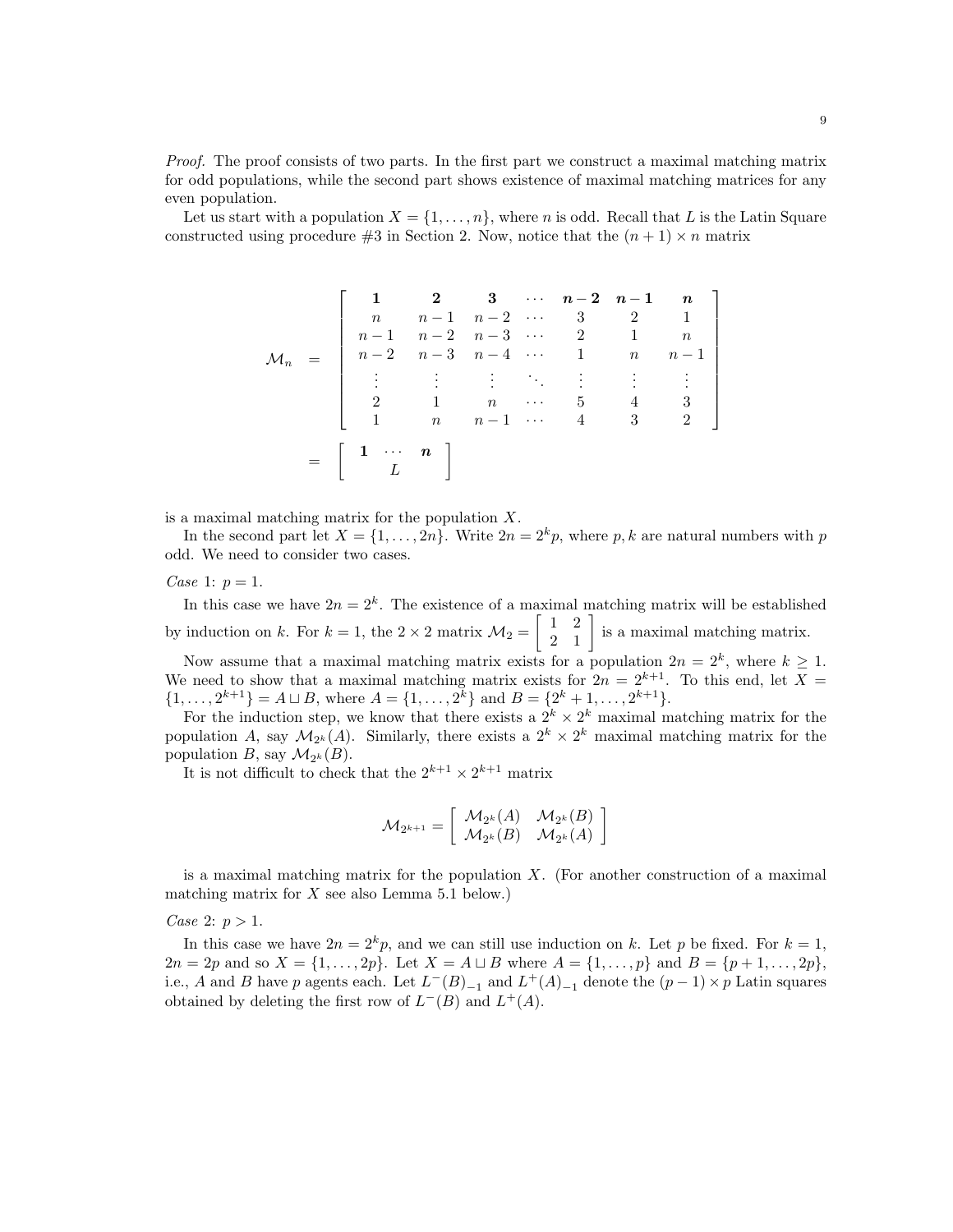Next, notice that  $p$  is odd and so we can use the first part to construct the maximal matching matrices  $\mathcal{M}_p(A)$  and  $\mathcal{M}_p(B)$ . Let  $\mathcal{M}'_p(A)$  and  $\mathcal{M}'_p(B)$  denote  $(p+1) \times p$  matrices obtained from  $\mathcal{M}_p(A)$  and  $\mathcal{M}_p(B)$  as follows.

By construction all the rows of  $\mathcal{M}_p(A)$  and  $\mathcal{M}_p(B)$  (other than the first) have exactly one fixed point. Let  $\left[\frac{p}{2}\right]$  denote  $\frac{p}{2}$  rounded to the next integer, and note that  $2 \times \left[\frac{p}{2}\right] = p + 1$ .

The following table summarizes the fixed points for each row j (other than the first) of  $\mathcal{M}_p(A)$ and  $\mathcal{M}_p(B)$ .

| <b>ROW</b> | Range of                     |  |
|------------|------------------------------|--|
|            | ÷.<br>∸                      |  |
| ' I^       | $\boldsymbol{p}$<br><u>_</u> |  |

Then  $\mathcal{M}'_p(A)$  and  $\mathcal{M}'_p(B)$  are obtained by exchanging the fixed points of  $\mathcal{M}_p(A)$  and  $\mathcal{M}_p(B)$ row by row. For example, agent 1, which appears in entry  $(p+1, 1)$  of  $\mathcal{M}_p(A)$  remains unmatched in the last row of  $\mathcal{M}_p(A)$  and agent  $p + 1$  which occupies entry  $(p + 1, 1)$  of  $\mathcal{M}_p(B)$  remains unmatched in the last row of  $\mathcal{M}_p(B)$ . Then, the last row of  $\mathcal{M}'_p(A)$  is obtained by replacing agent 1 in the last row of  $\mathcal{M}_p(A)$  by agent  $p+1$ . Analogously, the last row of  $\mathcal{M}'_p(B)$  is obtained by substituting agent  $p+1$  in the last row of  $\mathcal{M}_p(B)$  by agent 1. A similar procedure is conducted to obtain the other rows of  $\mathcal{M}'_p(A)$  and  $\mathcal{M}'_p(B)$ .

Now, with the help of Lemma 4.1, the reader can verify that the  $2p \times 2p$  matrix

$$
\mathcal{M}_{2p} = \left[ \begin{array}{cc} \mathcal{M}'_p(A) & \mathcal{M}'_p(B) \\ L^-(B)_{-1} & L^+(A)_{-1} \end{array} \right]
$$

is a maximal matching matrix for the population  $X = \{1, \ldots, 2p\}.$ 

Next, suppose that a maximal matching matrix exists for a population  $2n = 2<sup>k</sup>p$ , where  $k \ge 1$ . A procedure analogous to the one illustrated in Case 1 shows that a maximal matching matrix exists for  $2n = 2^{k+1}p$ .

Theorem 4.2 shows the existence of maximal matching matrices for any finite population and in some cases provides algorithms of constructing maximal matching matrices. We illustrate this in the examples below.

Example 4.3. We start with the construction of a maximal matching matrix for an odd population with  $n = 3$ . Using the Latin square construction  $\#3$  we obtain

$$
\mathcal{M}_3 = \left[\begin{array}{rrr} \mathbf{1} & \mathbf{2} & \mathbf{3} \\ 3 & 2 & 1 \\ 2 & 1 & 3 \\ 1 & 3 & 2 \end{array}\right].
$$

Notice that this construction does not work with even populations. Indeed, the number n would appear in the last column of both the first and the third row, which is not a matching matrix for even populations.

**Example 4.4.** Consider now an even population  $X = \{1, 2, 3, 4, 5, 6\}$ , i.e., we have  $k = 1$  and  $p = 3$ . Let  $A = \{1, 2, 3\}$  and  $B = \{4, 5, 6\}$ . Then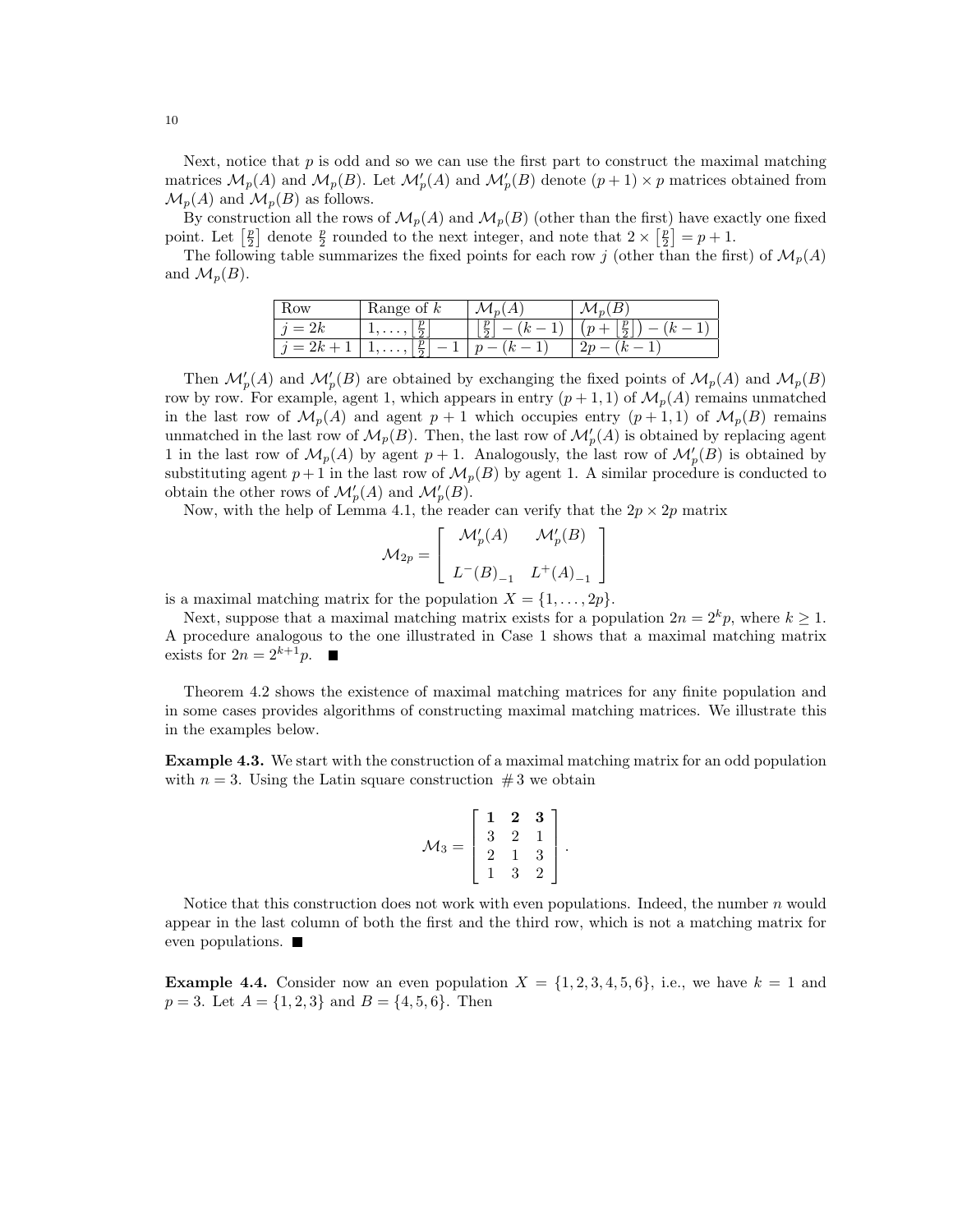$$
\mathcal{M}'_3(A) = \begin{bmatrix} 1 & 2 & 3 \\ 3 & 5 & 1 \\ 2 & 1 & 6 \\ 4 & 3 & 2 \end{bmatrix} \quad \text{and} \quad \mathcal{M}'_3(B) = \begin{bmatrix} 4 & 5 & 6 \\ 6 & 2 & 4 \\ 5 & 4 & 3 \\ 1 & 6 & 5 \end{bmatrix}
$$

Also, notice that given the definitions of  $L^+(A)$  and  $L^-(B)$ , we obtain the matrices

$$
L^{+}(A)_{-1} = \begin{bmatrix} 3 & 1 & 2 \\ 2 & 3 & 1 \end{bmatrix} \text{ and } L^{-}(B)_{-1} = \begin{bmatrix} 5 & 6 & 4 \\ 6 & 4 & 5 \end{bmatrix}.
$$

Thus, the  $6 \times 6$  matrix

$$
\mathcal{M}_6 = \left[ \begin{array}{cccc} \mathcal{M}'_3(A) & \mathcal{M}'_3(B) \\ L^-(B)_{-1} & L^+(A)_{-1} \end{array} \right] = \left[ \begin{array}{cccc} 1 & 2 & 3 & 4 & 5 & 6 \\ 3 & 5 & 1 & 6 & 2 & 4 \\ 2 & 1 & 6 & 5 & 4 & 3 \\ 4 & 3 & 2 & 1 & 6 & 5 \\ 5 & 6 & 4 & 3 & 1 & 2 \\ 6 & 4 & 5 & 2 & 3 & 1 \end{array} \right]
$$

is a maximal matching matrix for the population  $X$ .

When the population is of size  $n = 2<sup>k</sup>$  there are other useful ways of constructing maximal matching matrices. Indeed, we can always use the construction in the proof of Lemma 4.1 repeatedly or we can use another method that is described next.

## 5. PAIRING AGENTS IN A POPULATION OF SIZE  $2^k$

In this section we consider a population X whose cardinality is a power of two, that is,  $X =$  $\{1, 2, \ldots, 2^k\}$  for some k. Again, we want to find out for how many periods we can pair every agent in  $X$  to everyone else exactly once, ensuring that all agents are paired in every period. This type of matching is of interest to experimental economists, where subjects should be handled parsimoniously. Clearly, there cannot be more than  $2<sup>k</sup> - 1$  rounds of matching since each agent  $x \in X$  can meet at most  $2^k - 1$  other agents. Therefore, let  $t = 1, \ldots, 2^k - 1$  denote the number of matching periods. In Theorem 4.2 we showed that an absolute strangers matching protocol exists for this case. In what follows we will additionally show how to construct it. Our construction is recursive and takes  $k$  steps to be completed. We denote the arbitrary step of this construction by s.

In each step s we construct  $2^{k-s}$  matching matrices of size  $2^s \times 2^s$  labelled as

$$
\mathbf{M}_s^1, \mathbf{M}_s^2, \dots, \mathbf{M}_s^{2^{k-s}}
$$

.

Each matrix  $M_s^i$  is a  $2^s \times 2^s$  maximal matching matrix with the following  $2^s$  symbols

$$
\{2^s(i-1)+1,\ldots,2^s i\}.
$$

For  $s = 0$ , we start by letting the matrices  $M_0^1, M_0^2, \ldots, M_0^{2^k}$  be the  $1 \times 1$  matrices:

$$
M_0^1 = 1, M_0^2 = 2, \dots, M_0^{2^k} = 2^k.
$$

.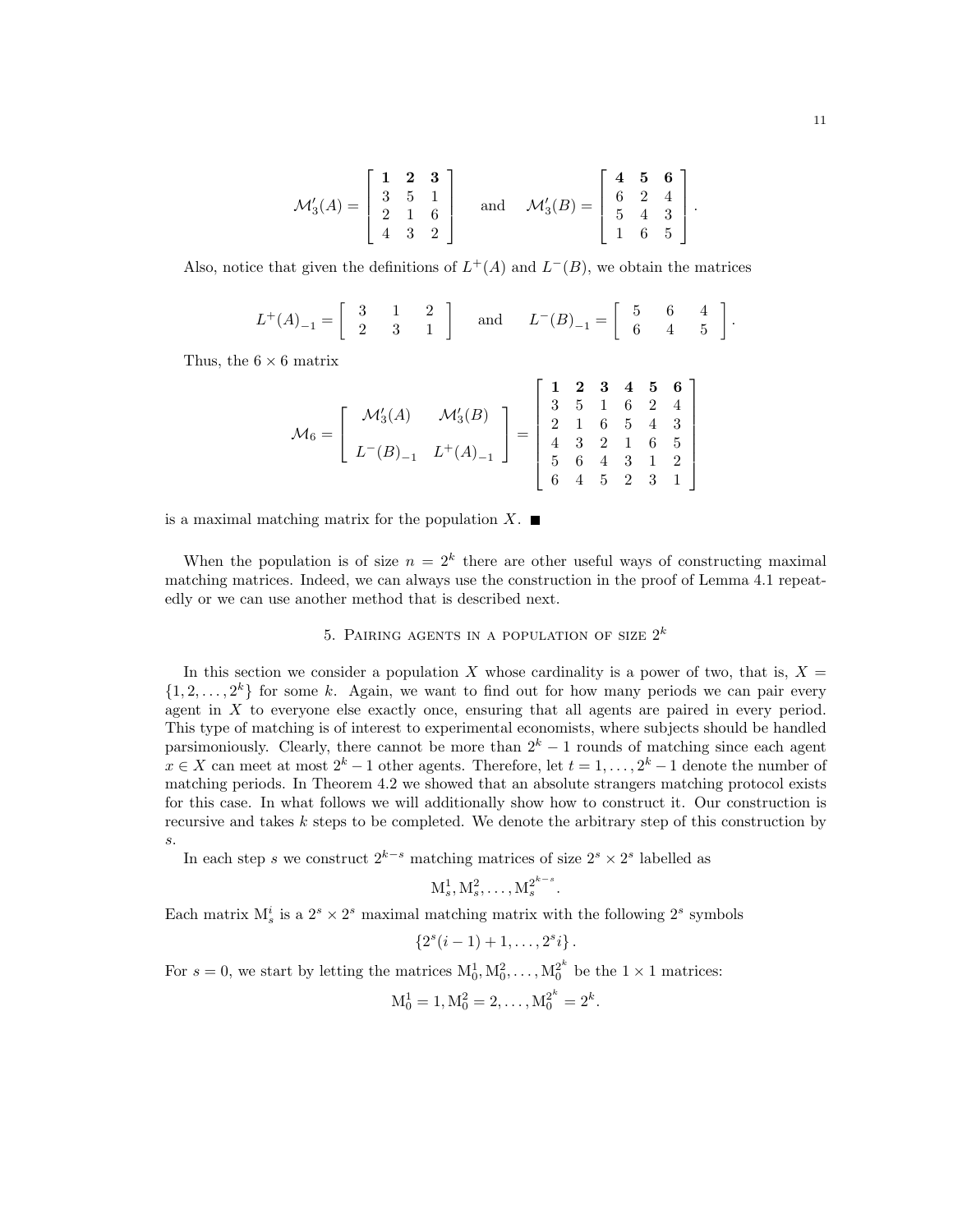Now for the inductive procedure, if for some  $s \geq 1$  the matching matrices

$$
\mathbf{M}_{s-1}^1, \mathbf{M}_{s-1}^2, \dots, \mathbf{M}_{s-1}^{2^{k-s+1}}
$$

have been constructed, then for each  $1 \leq i \leq 2^{k-s}$  we let

$$
\mathbf{M}_s^i = \left[ \begin{array}{cc} \mathbf{M}_{s-1}^{2i-1} & \mathbf{M}_{s-1}^{2i} \\ & \\ \mathbf{M}_{s-1}^{2i} & \mathbf{M}_{s-1}^{2i-1} \end{array} \right]
$$

Note that the second row of each  $M_s^i$  is obtained by shifting the matrices  $M_{s-1}^{2i-1}$  and  $M_{s-1}^{2i}$  in the first row, by one position to the left. That is, each  $M_s^i$  is a partitioned matrix whose blocks are the submatrices  $M_{s-1}^{2i-1}$  and  $M_{s-1}^{2i}$ .

Each matrix  $M_s^i$  is a matching matrix as we establish in the following.

**Lemma 5.1.** If the population is of the form  $X = \{1, \ldots, 2^k\}$ , then for each  $s = 1, \ldots, k$  and  $i =$  $1, \ldots, 2^{k-s}$  the matrix  $M_s^i$  is a  $2^s \times 2^s$  maximal matching matrix with symbols  $\{(i-1)2^s + 1, \ldots, i2^s\}$ . In particular, the recursively constructed matrix  $M_k^1 = \mathcal{M}_{2^k}$  is a maximal matching matrix for the population X.

*Proof.* In order to show that  $M_k^1$  identifies an absolute strangers matching protocol for the whole population X, we need to show that  $M_s^i$  is a matching matrix for each  $s = 1, ..., k$  and each  $i = 1, \ldots, 2^{k-s}.$ 

The proof proceeds by induction on s. Consider  $s = 1$  and observe that for each  $i = 1, ..., 2^{k-1}$ , the matrix  $M_1^i$  is a matching matrix by construction since:

$$
M_1^i = \begin{bmatrix} M_0^{2i-1} & M_0^{2i} \\ & \\ M_0^{2i} & M_0^{2i-1} \end{bmatrix} = \begin{bmatrix} 2i-1 & 2i \\ 2i & 2i-1 \end{bmatrix}
$$

In particular, for all  $i = 1, ..., 2^{k-1}$ , each matrix  $M_1^i$  is a maximal matching matrix with symbols  $\{(i-1)2+1,\ldots,i2\}.$ 

Now, assume that for all  $i = 1, ..., 2^{k-s+1}$  the matrix  $M_{s-1}^i$  is a  $2^{s-1} \times 2^{s-1}$  maximal matching matrix with symbols  $\{(i-1)2^{s-1}+1,\ldots,i2^{s-1}\}$ . We need to show that for all  $i=1,\ldots,2^{k-s}$ the matrix  $M_s^i$  is a  $2^s \times 2^s$  maximal matching matrix with symbols  $\{(i-1)2^s + 1, \ldots, i2^s\}$ . Recall that

$$
\mathbf{M}_{s}^{i} = \begin{bmatrix} \mathbf{M}_{s-1}^{2i-1} & \mathbf{M}_{s-1}^{2i} \\ \mathbf{M}_{s-1}^{2i} & \mathbf{M}_{s-1}^{2i-1} \end{bmatrix} .
$$
 (5.1)

By the induction hypothesis,  $M_{s-1}^{2i-1}$  is a  $2^{s-1} \times 2^{s-1}$  maximal matching matrix with symbols  $\{(i-1)2^s+1,\ldots,i2^s-2^{s-1}\}\$ and  $M_{s-1}^{2i}$  is a  $2^{s-1}\times 2^{s-1}$  maximal matching matrix with symbols  $\{i2^s - 2^{s-1} + 1, \ldots, i2^s\}$ . Also, notice that

$$
\{(i-1)2^s+1,\ldots,i2^s-2^{s-1}\}\cap\{i2^s-2^{s-1}+1,\ldots,i2^s\}=\emptyset,
$$

i.e., the matrices  $M_{s-1}^{2i-1}$  and  $M_{s-1}^{2i}$  have distinct symbols. Therefore, by the construction provided in (5.1), we have that  $M_s^i$  is a  $2^s \times 2^s$  maximal matching matrix with symbols  $\{(i-1)2^s + 1, \ldots, i2^s\}$ . Finally, note that the matrix obtained in the last step is a maximal matching matrix for the population, i.e.,  $M_k^1 = \mathcal{M}_{2^k}$ .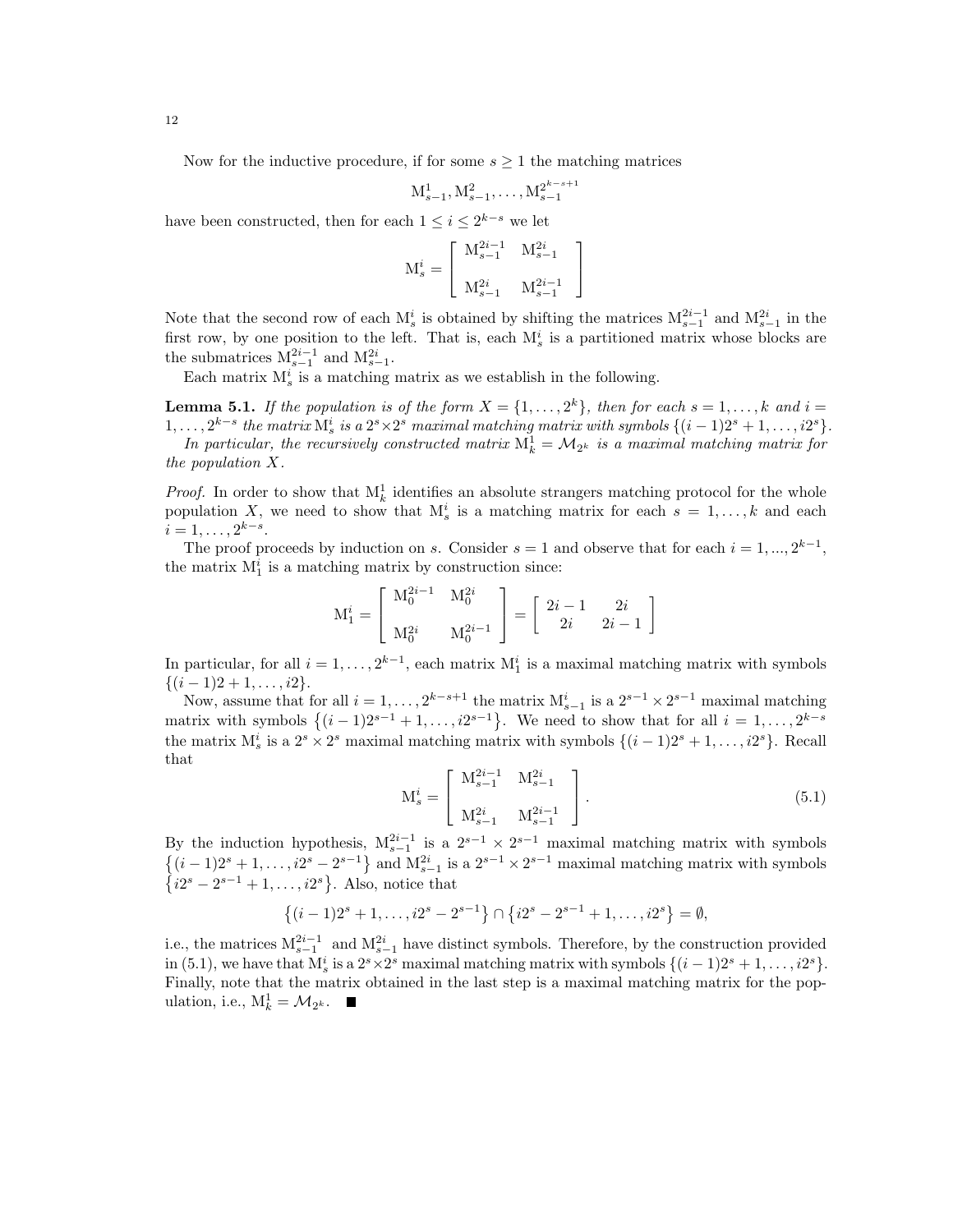.

.

Since each matching matrix  $M_s^i$  is of size  $2^s$ , then it provides matches for  $2^s$  distinct agents over the course of  $2<sup>s</sup> - 1$  periods. Therefore, the set  $\{M_s^i : i = 1, ..., 2^{k-s}\}\$  defined for  $s = 1, ..., k-1$ provides a partition of the population in bilateral matches, up to period  $t = 2<sup>s</sup> - 1$ . When  $s = k$ we have a single  $2^k \times 2^k$  maximal matching matrix  $M_k^1 = M_{2^k}$  that gives us a matching of the whole population for a total of  $2^k - 1$  periods.

Furthermore, this construction can be extended to obtain absolute strangers bilateral matching processes for countably infinite populations.<sup>6</sup>

**Example 5.2.** We illustrate our procedure by letting  $k = 3$  and considering the population  $X = \{1, \ldots, 8\}$ . Lemma 5.1 indicates that we can bilaterally match agents as absolute strangers for  $2^k - 1 = 7$  periods. We proceed as follows. First, start by defininig  $M_0^i = i$  for  $i = 1, ..., 8$ . Then, the first matching is given by

 $\left[\begin{array}{cccc} M_1^1 & M_1^2 & M_1^3 & M_1^4 \end{array}\right],$ 

i.e., we have the four Latin squares of order  $2 \times 2$ 

$$
M_1^1 = \begin{bmatrix} 1 & 2 \\ 2 & 1 \end{bmatrix}, M_1^2 = \begin{bmatrix} 3 & 4 \\ 4 & 3 \end{bmatrix}, M_1^3 = \begin{bmatrix} 5 & 6 \\ 6 & 5 \end{bmatrix}, M_1^4 = \begin{bmatrix} 7 & 8 \\ 8 & 7 \end{bmatrix}.
$$

That is, agent 1 is paired to agent 2, agent 3 to 4, and so on and so forth.

Next, note that 1 has met 2 but he did not meet 3 and 4, and similarly 5 has met 6 but he has not met 7 and 8. When  $s = 2$ , the matching for the first three periods is given by  $2^{3-2} = 2$  Latin squares of order  $2^2 \times 2^2$ 

$$
M_2^1 = \left[ \begin{array}{cccc} 1 & 2 & 3 & 4 \\ 2 & 1 & 4 & 3 \\ 3 & 4 & 1 & 2 \\ 4 & 3 & 2 & 1 \end{array} \right] \quad \text{and} \quad M_2^2 = \left[ \begin{array}{cccc} 5 & 6 & 7 & 8 \\ 6 & 5 & 8 & 7 \\ 7 & 8 & 5 & 6 \\ 8 & 7 & 6 & 5 \end{array} \right]
$$

That is, agent 1 is paired with agent 2, in period 1, with agent 3 in period 2 and with agent 4 in period 3.

Finally, when  $s = k = 3$ , we obtain a matching square of order  $2<sup>3</sup> \times 2<sup>3</sup>$  providing us with absolute strangers for  $2^3 - 1 = 7$  periods

|                           | 1              | $\mathbf{2}$ | $\bf{3}$       | $\overline{\mathbf{4}}$ |                | $5\quad 6$     | 8<br>7              |  |
|---------------------------|----------------|--------------|----------------|-------------------------|----------------|----------------|---------------------|--|
|                           | $\overline{2}$ | 1            | $\overline{4}$ | -3                      | 6              | $\overline{5}$ | 8<br>7              |  |
|                           | 3              | 4            | $\mathbf{1}$   | $\overline{2}$          |                | 8              | 5<br>6              |  |
|                           | 4              | 3            | $\overline{2}$ | 1                       | 8              | 7              | 6<br>5              |  |
| $M_3^1 = \mathcal{M}_8 =$ | 5              | 6            | 7              | 8                       | 1              | $\overline{2}$ | 3<br>$\overline{4}$ |  |
|                           | 6              | 5            | 8              | 7                       | $\overline{2}$ | 1              | - 3<br>4            |  |
|                           |                | 8            | 5              | 6                       | 3              | 4              | $\overline{2}$      |  |
|                           | 8              |              | 6              | 5                       | 4              | 3              | $\mathfrak{D}$      |  |

For instance, in period  $t = 3$ , agent 4 meets agent 1 and in period  $t = 7$  agent 4 meets agent 5.

<sup>&</sup>lt;sup>6</sup>Those matching matrices can be used also to construct matching processes where agents are more than absolute strangers. For instance, we can bilaterally match agents in every period  $t$  by selecting row  $j = 1 + 2^{t-1}$  of the matching matrix. This is equivalent to a strongly anonymous matching process as formalized in [1].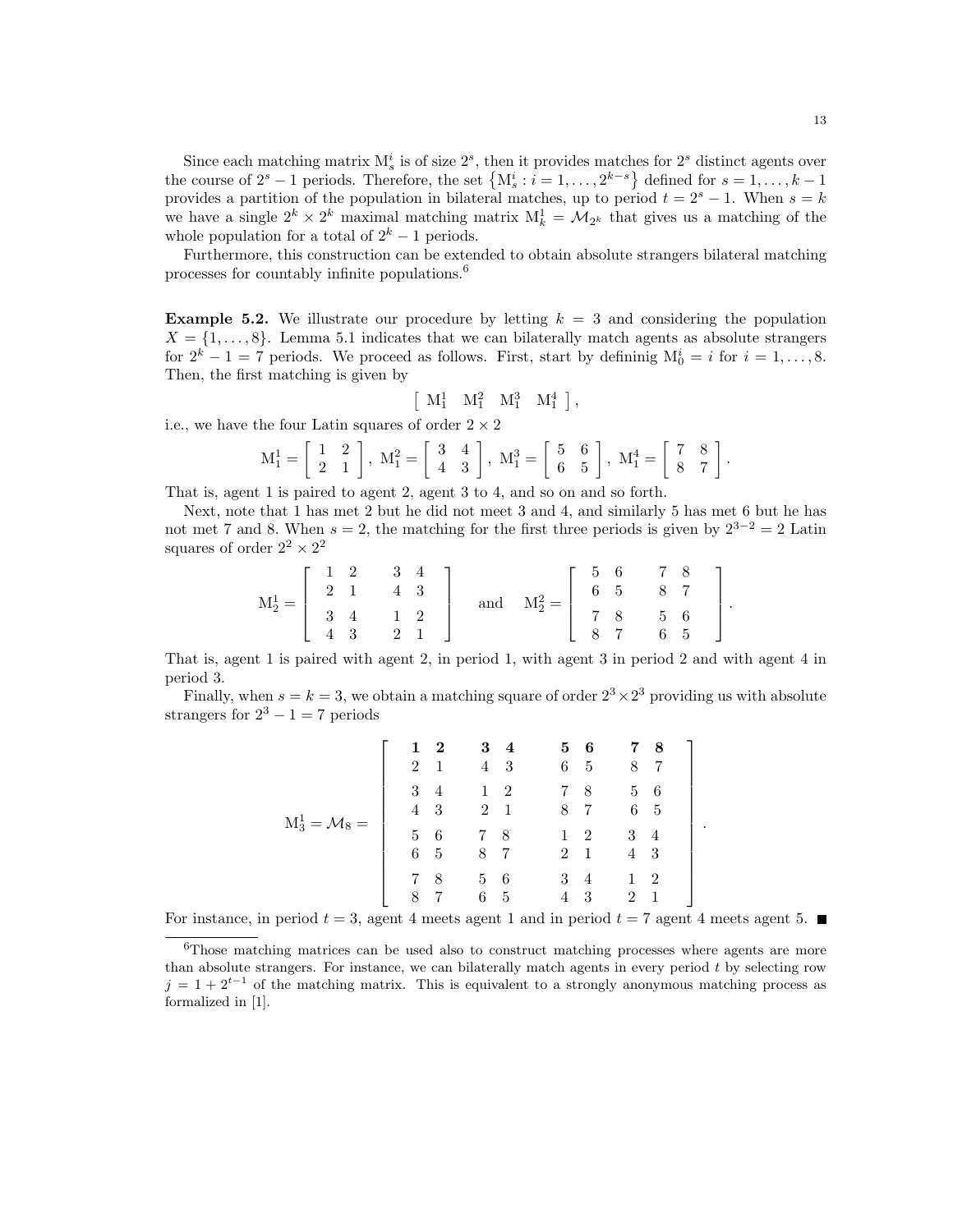#### 6. A Practical Application to Experimental Economics

Consider the following setting for an economic experiment. We want to collect data on a repeated duopoly game involving two different types of subjects, say buyers and sellers. Suppose we wish to run the experiment for 40 periods and in each period we wish to match a buyer to a seller. Suppose also that we can only recruit 8 subjects, four of each type. Clearly, we can pair subjects so that every buyer meets every seller exactly once<sup>7</sup> for at most 4 periods. However, we would like to be as close as possible to an absolute strangers matching protocol. That is, we wish to minimize repeated interaction.<sup>8</sup> Randomizing equally over all possible matches would not allow us to achieve this goal, unfortunately. Indeed, the probability that agents are absolute strangers under a random matching protocol is very low.

To see why, start by noticing that the number of all possible matchings (with repetition) is  $(n!)^n$ . That is, we must consider all matrices in which the symbols  $1, \ldots, n$  appear exactly once in every row, but can appear more than once in a column. Thus, we have n! choices for the first row, n! choices for the second row, and so on until n! choices for the  $n^{th}$  row.

This implies that, if we assume that all matchings are equally likely, the probability of obtaining an absolute strangers matching is given by

$$
p_n = \frac{\ell_n}{(n!)^n}.
$$

Here,  $\ell_n$  is the number of Latin squares that can be created for a population of size n. For example, if  $n = 3$  then  $\ell_3 = 18$  and so the probability that agents are absolute strangers is  $p_3 = \frac{1}{18}$ . For  $n = 4$  we have  $\ell_4 = 576$  and so the probability is  $p_4 = \frac{1}{576}$ . For numbers that can be calculated, greater values of n are associated to progressively smaller probabilities (e.g,  $p_{10} = 2.5212 \times 10^{-29}$ ). That is to say, if matchings are selected randomly, the probability of selecting an absolute strangers matching becomes very small as *n* increases.

This suggests that knowing how to construct absolute strangers matching protocols may be important, since it allows us to construct several distinct matching matrices, i.e., several distinct absolute strangers matching protocols. This allows us flexibility in the design of the matching protocol and, in particular, it allows us to decrease the chance that the same partition of the population is repeated.

For example, given our population of size eight we will construct several Latin squares of order 4 and then randomly select matchings from them. We need more than one matching square because using one only implies that if a match is repeated, then the partition of the entire population is also repeated. This is comparable to having a "periodic" repeated game, which may be desirable to avoid.

For a concrete example, suppose we want to match buyers  $A = \{a, b, c, d\}$  with sellers  $B =$  $\{1, 2, 3, 4\}$ . Generate several distinct Latin squares (we can generate up to 4.3.14), and use them to form matching matrices. Note that distinct Latin squares generate distinct matching matrices.

<sup>7</sup>And nobody is unmatched.

<sup>8</sup>Strangers matching protocols are used in experimental economics to reduce the impact of repeated game effects while allowing for learning over time.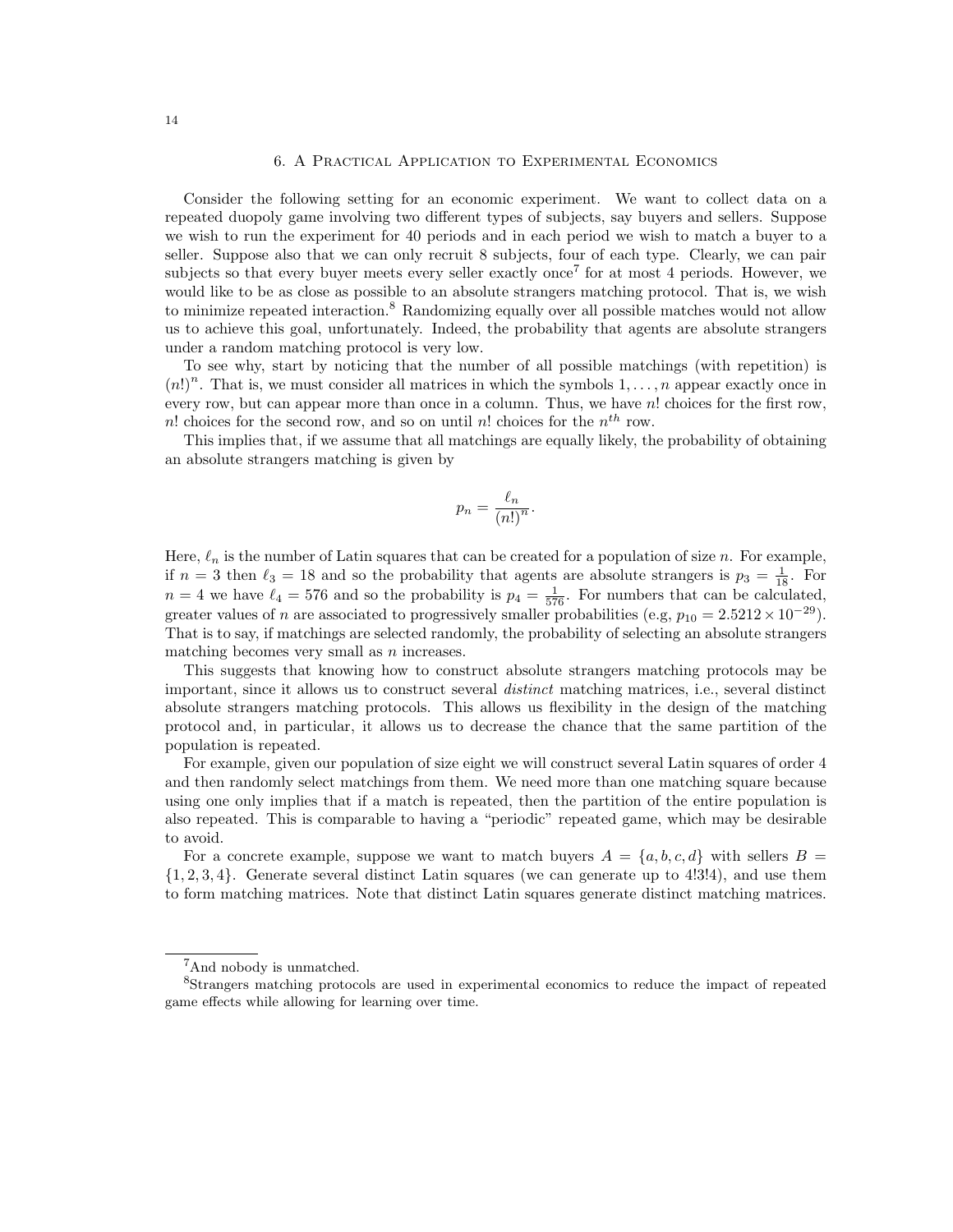For example, it is easy to see that the Latin square

$$
L^{1} = \left[\begin{array}{cccc} 1 & 2 & 3 & 4 \\ 2 & 3 & 4 & 1 \\ 3 & 4 & 1 & 2 \\ 4 & 1 & 2 & 3 \end{array}\right]
$$

gives rise to the matching matrix

$$
M(A,B) = \left[ \begin{array}{cccccc} a & b & c & d & 1 & 2 & 3 & 4 \\ 1 & 2 & 3 & 4 & a & b & c & d \\ 2 & 3 & 4 & 1 & d & a & b & c \\ 3 & 4 & 1 & 2 & c & d & a & b \\ 4 & 1 & 2 & 3 & b & c & d & a \end{array} \right].
$$

Similarly, the following Latin squares generate matching matrices different than  $M(A,B)$ .

|  |  |  | $L^2$ = $\begin{bmatrix} 2 & 1 & 4 & 3 \\ 3 & 2 & 1 & 4 \\ 4 & 3 & 2 & 1 \\ 1 & 4 & 3 & 2 \end{bmatrix}$ , $L^3 = \begin{bmatrix} 3 & 1 & 4 & 2 \\ 4 & 2 & 3 & 2 \\ 1 & 3 & 2 & 4 \\ 2 & 4 & 1 & 3 \end{bmatrix}$                                             |  |  |
|--|--|--|---------------------------------------------------------------------------------------------------------------------------------------------------------------------------------------------------------------------------------------------------------------|--|--|
|  |  |  | $L^4 \;\; = \;\; \left[\begin{array}{cccc} 4 & 1 & 2 & 3 \\ 1 & 3 & 4 & 2 \\ 2 & 4 & 3 & 1 \\ 3 & 2 & 1 & 4 \end{array}\right], \  \  \, L^5 = \left[\begin{array}{cccc} 1 & 2 & 4 & 3 \\ 2 & 4 & 3 & 1 \\ 3 & 1 & 2 & 4 \\ 4 & 3 & 1 & 2 \end{array}\right]$ |  |  |

Next, we can select a matching matrix every four periods, randomly and independently, to minimize repeated interaction while preserving randomness in matching as well as in partitioning the population. If we were to use only  $L^1$  and repeat it over time, for instance, if a is matched repeatedly to 1, then the matches  $(b, 2)$ ,  $(c, 3)$ ,  $(d, 4)$  are also repeated. Thus, knowing how to construct matching matrices can allow to generate a matching process such that we disentangle information about composition of a subject's match (presumably observable only in the match) from info about entire partition (presumably unobservable).

#### 7. Conclusion

We have offered a procedure to match bilaterally agents in a finite population, so that in each period everybody has a partner (but at most one) and meets everybody else exactly once. Our method is simple and makes use of the mathematics of Latin squares. It can have practical applications in the construction of decentralized trading environments that are often employed in both theoretical and experimental economics to model trading or informational frictions. The basic procedure to create these type of meetings is simple, can be done with pencil and paper, and can be extended to countably infinite population by means of a straighforward recursive process.